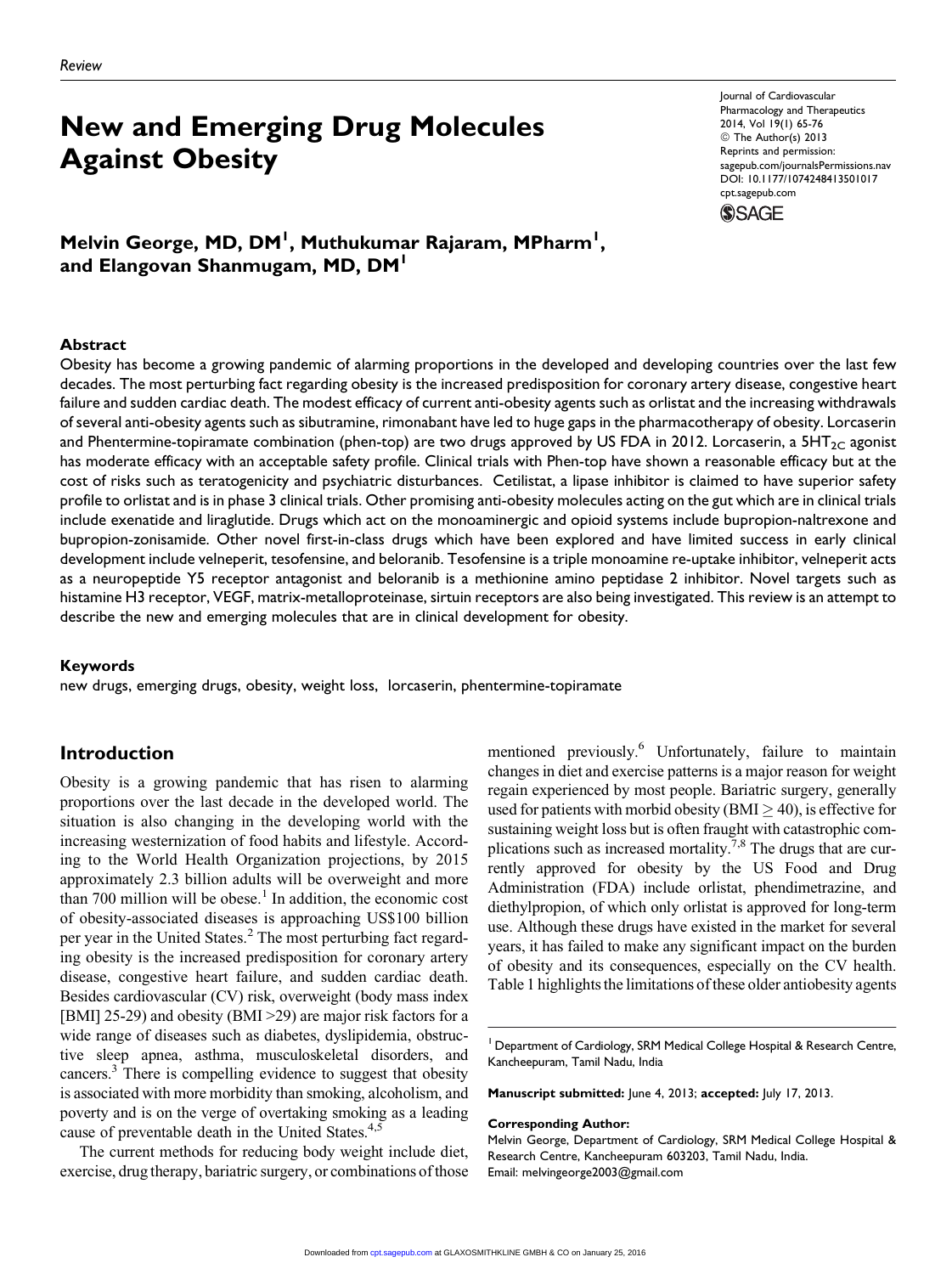| Drug           | Dosage                                                                                                | Mechanism of Action                                       | Demerits                                                                                                                                                                                                                                                                                               |
|----------------|-------------------------------------------------------------------------------------------------------|-----------------------------------------------------------|--------------------------------------------------------------------------------------------------------------------------------------------------------------------------------------------------------------------------------------------------------------------------------------------------------|
| Orlistat       | 120 mg oral 3 times daily                                                                             | Lipase inhibitor                                          | - Serious hepatic effects such as cholelithiasis, cholestatic<br>hepatitis, and subacute liver failure known to occur<br>- FDA warning on liver injury potential                                                                                                                                       |
| Diethylpropion | 75 mg (SR) once daily, I hour<br>before meals                                                         | Amphetamine<br>derivative, causes<br>appetite suppression | - Safety in pregnant and breast feeding women is not<br>known<br>- Schedule IV controlled substance<br>- Available for short-term use only<br>- Clinical studies negligible                                                                                                                            |
|                | Phendimetrazine 105 mg (extended release capsule)<br>once daily, 30-60 minutes before<br>morning meal | Amphetamine<br>derivative, causes<br>appetite suppression | - Causes adverse effects, including pulmonary arterial<br>hypertension, valvulopathy, and the potential for abuse<br>and dependency<br>- Rhabdomyolysis, interstitial nephritis reported<br>- Available for short-term use only<br>- Schedule IV controlled substance<br>- Clinical studies negligible |

Table 1. Demerits of Older Antiobesity Agents in Clinical Practice.<sup>9-12</sup>

Abbreviations: FDA, Food and Drug Administration; SR, sustained release.

along with their regulatory status. $9-12$  Thus, there is an obvious need for an effective antiobesity agent that causes substantial weight loss thereby reducing the risk of cardiovascular disease (CVD). This article is an attempt to highlight the new molecules that have been recently approved for obesity by the US FDA and the emerging molecules that are in clinical development for obesity.

# Antiobesity Molecules Recently Approved by the US FDA

### Lorcaserin

Lorcaserin is a new molecular entity with a 2-ringed structure that has high affinity for the  $5-\text{HT}_{2C}$  receptor that is present in the hypothalamic proopiomelancortin neurons. Chemically, lorcaserin is described as [1R]-8-chloro-1-methyl-2,3,4,5-tetrahydro-1H-3-benzazepine hydrochloride.<sup>13</sup> On account of its low-molecular weight, nonpolymer structure, and a binding activity that alters biotarget functions, it is considered a ''small molecule." Binding of lorcaserin to the  $5-\text{HT}_{2C}$  receptors in proopiomelanocortin neurons promotes satiety and reduces the individual's food intake. Lorcaserin is selective for the  $5-HT_{2C}$ subtype and does not have significant activity at either  $5-HT_{2B}$ or 5-HT<sub>2A</sub> receptors; activity at the 5-HT<sub>2B</sub> receptor has been associated with the development of valvular heart disease with earlier antiobesity agents such as dexfenfluramine.<sup>14,15</sup>

Pharmacokinetics of Lorcaserin. The recommended clinical dose of lorcaserin is 10 mg twice daily. Following oral administration, more than 90% of lorcaserin is rapidly absorbed. The time taken to attain maximum plasma concentration is approximately 1.5 to 2 hours, and its half-life  $(t_{1/2})$  is about 11 hours. Approximately 70% of the drugs are bound to plasma proteins. The volume of distribution in the body is  $\sim$  252 L in a 92.5-kg patient. Lorcaserin is mainly metabolized in the liver and excreted by the kidney. The major circulating metabolite is the sulfamate of lorcaserin (M1), and the major urinary metabolite is N-carbamoyl glucuronide  $(M5)$ .<sup>13-17</sup>

Efficacy of Lorcaserin. Lorcaserin has been evaluated in 3 large randomized, placebo-controlled, double-blind studies, the results of which paved way for the drug to receive an FDA approval in June 27, 2012, for the treatment of obesity. The first study investigating lorcaserin, the Behavioral Modification and Lorcaserin for Overweight and Obesity Management (BLOOM) study, enrolled people 18 to 65 years of age with a baseline BMI of 30 to 45 kg/m<sup>2</sup> or a BMI of 27 to 45 kg/m<sup>2</sup> with at least 1 concomitant weight-related comorbidity, such as hypertension, CVD, dyslipidemia, impaired glucose tolerance, or obstructive sleep apnea.<sup>18</sup> A total of 3182 participants were randomized to receive lorcaserin 10 mg twice a day ( $n = 1595$ ) or placebo ( $n = 1587$ ) for 52 weeks. At 52 weeks, those receiving placebo continued for an additional 52 weeks, whereas those receiving lorcaserin twice a day were randomized in a 2:1 ratio to continue receiving lorcaserin or be switched to placebo. The primary outcome, which was the percentage of patients who achieved 5% weight loss of baseline weight after 52 weeks, occurred in 47.5% of those receiving lorcaserin compared with 20.3% receiving placebo (modified intention to treat [mITT] analysis population with last observation carried forward [LOCF],  $P < .001$ ). The mean decrease in weight (calculated using the least squares mean) was 5.8% (5.8 kg) for lorcaserin compared with 2.2% (2.2 kg) for placebo. After 104 weeks of treatment, more patients who continued taking lorcaserin were able to maintain weight loss of 5% compared with those who transitioned to placebo (67.9% vs 50.3%,  $P \leq$ .001). Secondary outcomes, which included percentage achieving  $>10\%$  weight loss ( $P < .001$ ), reduction in waist circumference, blood pressure reduction, and BMI, were improved with lorcaserin after 52 weeks of treatment, although the clinical significance of these differences is not known.

In the BLOSSOM trial, a total of 4008 participants were randomized to receive either lorcaserin 10 mg ( $n = 801$ ),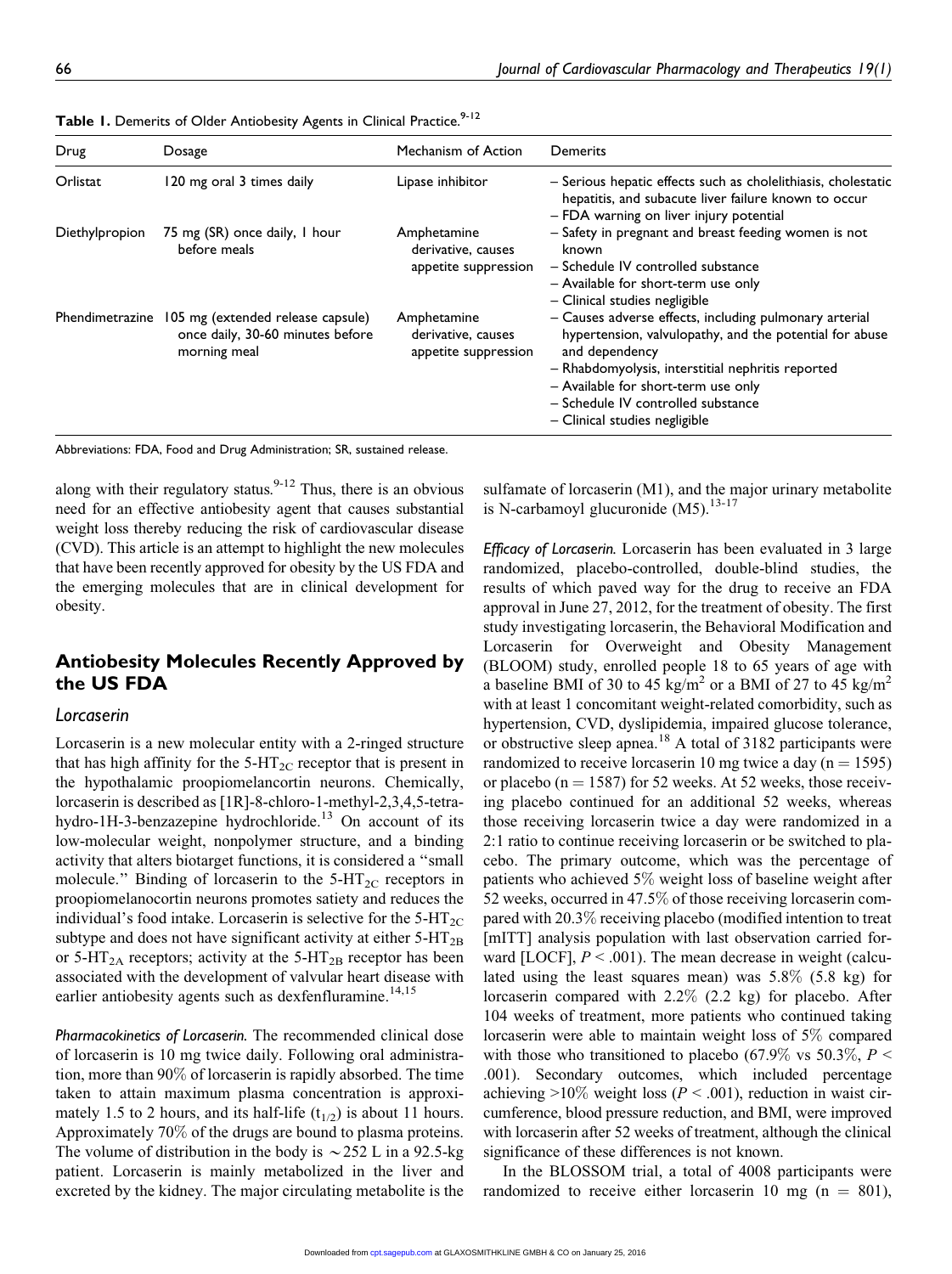lorcaserin 10 mg twice a day (n = 1602), or placebo (n = 1601) for 52 weeks in addition to nutritional and exercise counseling provided at each study visit.<sup>19</sup> After 1 year of treatment,  $47.2\%$ of those receiving lorcaserin twice a day lost >5% of their baseline weight compared with 40.2% of those receiving lorcaserin every day and 25% of those receiving placebo ( $P < .001$  for both doses of lorcaserin vs placebo). Greater than 10% weight loss was achieved by 22.6% receiving lorcaserin twice a day, 17.4% receiving lorcaserin every day, and 9.7% receiving placebo ( $P < .001$  for both doses vs placebo). Absolute weight loss, calculated by least squares mean, was 5.8, 4.7, and 2.9 kg for lorcaserin twice a day, lorcaserin every day, and placebo, respectively. Although systolic blood pressure, diastolic blood pressure, and heart rate decreased in all the groups, the difference was not statistically significant. Importantly, no differences were noted between lorcaserin and placebo in echocardiographic outcomes.

The BLOOM in Diabetes Mellitus (BLOOM-DM) study enrolled people aged 18 to 65 years with a BMI of 27 to 45  $kg/m<sup>2</sup>$  and a diagnosis of type 2 diabetes with a hemoglobin A1c (HbA1c) level of 7% to 10%. <sup>20</sup> Patients were stratified based on baseline type 2 diabetes treatment and randomized to lorcaserin 10 mg twice a day ( $n = 256$ ), lorcaserin 10 mg every day (n = 95), or placebo (n = 253) for 52 weeks; enrollment into the lorcaserin 10 mg every day group was stopped after 8 months because of slow enrollment. Patients received standardized nutritional and exercise counseling at each visit. At baseline, the mean body weight was 104 kg, and the mean BMI was 36 kg/m<sup>2</sup>. Approximately 45% of the patients in the lorcaserin once daily group and 38% of the lorcaserin twice daily group achieved atleast 5%weight loss compared with only 16% in the placebo group ( $P < .001$  for both doses compared with placebo). A 10% reduction in weight was achieved by only 4.4% in the placebo group compared with 16.3% of those receiving lorcaserin twice daily and 18.1% of those receiving lorcaserin once daily.  $(P \le 0.001$  for both doses compared with placebo). Absolute weight loss (using least squares means) was 4.7 kg for lorcaserin twice daily, 5 kg for lorcaserin once daily, and 1.6 kg for placebo. Incidence of FDA-defined valvular disease did not differ between the groups.

In February 2007, a draft guidance document was released by the US FDA on the principles of developing drugs for weight loss management. In order for an antiobesity agent to be deemed effective, it needs to fulfill certain benchmarks as laid down by the guidelines. Treatment with the antiobesity molecule for 1 year should result in at least a 5% difference between the active group and the placebo, and this difference must be statistically significant or the proportion of patients who lose  $\geq$ 5% of baseline body weight in the active product group should be at least 35%, and should approximately double the proportion in the placebo-treated group, and the difference between the groups should be statistically significant. By these standards, the efficacy of lorcaserin that was achieved in the three phase 3 clinical trials was only modest. Additionally, the high percentage of dropouts in all the 3 studies may actually tilt the results in favor of the drug, since the statistical approach used was mITT with LOCF. It is not known whether the results would appear different, if an imputation analysis was performed instead of the former. Nevertheless, considering the fact that the currently available antiobesity agents have only a similar or slightly lower efficacy, the drug regulators in the US FDA have approved the drug for marketing.

Safety of Lorcaserin. Lorcaserin had to face several regulatory hiccups prior to its approval by FDA on account of several safety concerns. Initially, FDA rejected an application for approval of this drug due to concerns of unexplained preclinical carcinogenicity signals in the form of breast tumors in rats treated with lorcaserin. Another disturbing feature with lorcaserin was the rising rates of new valvulopathy. However, subsequent analysis has shown that the absolute numbers of valvulopathy were much less. The most common adverse events with lorcaserin include headache, nausea, dizziness, dry mouth, paresthesia, upper respiratory tract infection, and anorexia. A small number of patients did experience a change in mood.<sup>21</sup> There have not been any carcinogenic signals from the data generated from human studies as of date.

On the basis of the results of these studies, lorcaserin is approved at a dose of 10 mg twice daily in patients with a BMI of 30 or 27 kg/m<sup>2</sup> with at least 1 weight-related comorbidity, such as hypertension, type 2 diabetes, or dyslipidemia, in addition to a reduced calorie diet (RCD) and increased physical activity. The labeling indicates response to therapy should be assessed at week 12, and if there is a 5% decrease in weight, use of the drug should be discontinued, because it will be unlikely that the patient will achieve and sustain adequate weight loss with continued treatment. The long-term CV safety of lorcaserin with respect to major adverse cardiac events such as stroke and myocardial infarction (MI) is currently being investigated in postmarketing studies. $^{22}$  Although the drug has only a modest efficacy, its favorable safety profile may make it a preferred choice in obesity clinics in the years ahead.

Phentermine–Topiramate. The phentermine–topiramate (Phentop) combination is a once-daily formulation designed to provide an immediate release of phentermine and a delayed release of topiramate. Phentermine reduces the food intake by enhancement of norepinephrine release and blockade of norepinephrine reuptake. The antiobesity action of topiramate although largely unexplained is believed to be due to increased energy expenditure, decreased energetic efficiency, and decreased caloric intake from preclinical studies. The combination allows lower doses of the individual compounds and is reported to cause fewer side effects than the individual compounds. The fixed dose combination was approved by the FDA in July 17, 2012, for promoting weight loss based on the tolerability and efficacy data from 3 large randomized, double-blind, placebo-controlled trials.

The EQUIP trial (Controlled-Release Phentermine/Topiramate in Severely Obese Adults: A Randomized Controlled Trial) included people aged 18 to 70 years with a BMI of 35  $kg/m<sup>2</sup>$  with no upper limit, a fasting blood glucose level 100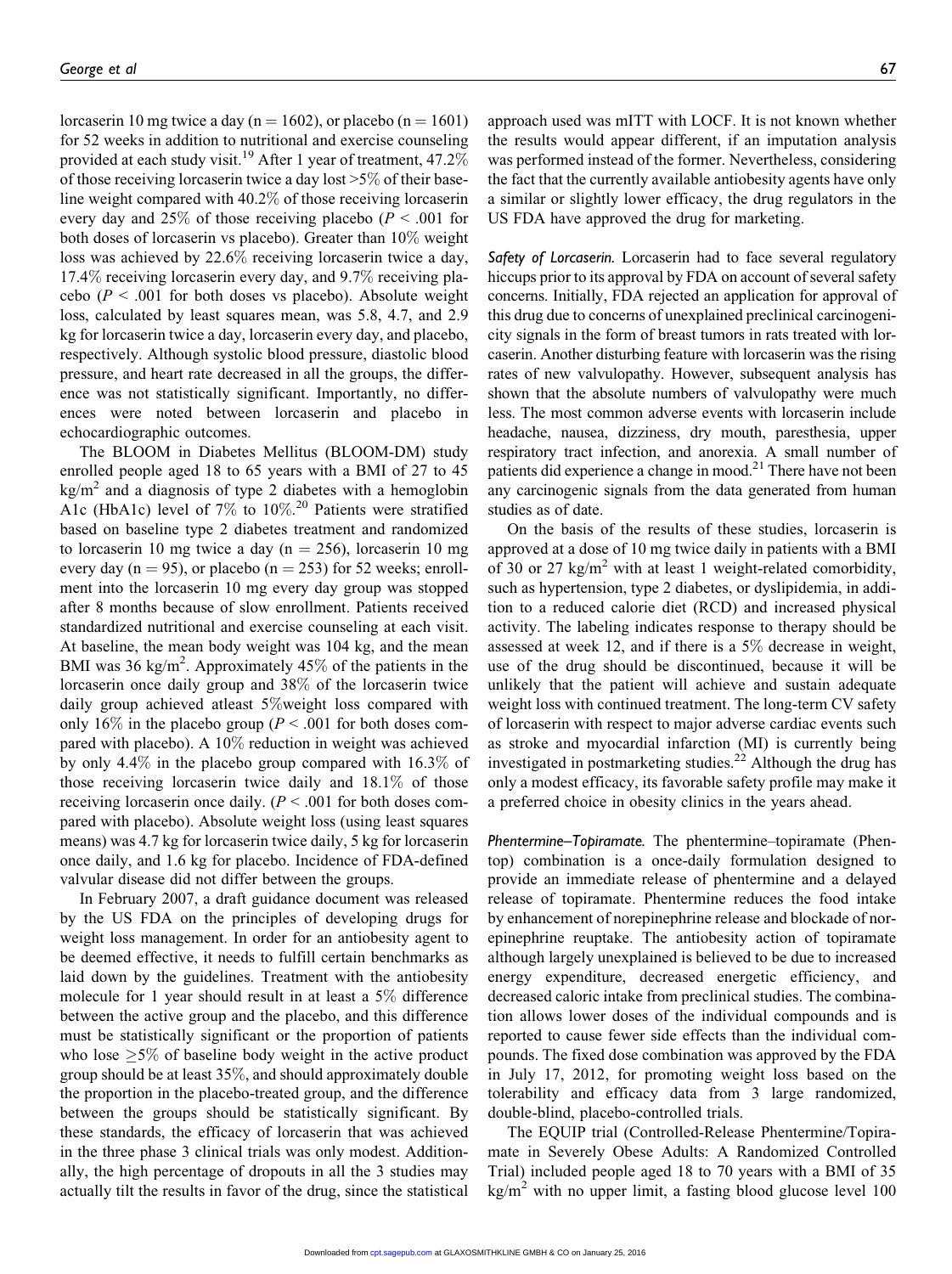| Drug                   | Dosage                                                            | Mechanism of Action        | <b>Common Adverse Events</b>                                                                                                 |
|------------------------|-------------------------------------------------------------------|----------------------------|------------------------------------------------------------------------------------------------------------------------------|
| Lorcaserin             | 10 mg oral twice daily                                            | 5-HT <sub>2c</sub> agonist | Headache, upper respiratory tract symptoms and<br>infection, dizziness, nausea, constipation, and<br>fatigue                 |
| Phentermine-topiramate | 7.5 mg of phentermine and<br>46 mg of ER topiramate<br>once daily | Amphetamine derivative     | Dry mouth, unpleasant taste, diarrhea, constipation,<br>vomiting, headache, insomnia, shortness of breath,<br>and chest pain |

Table 2. Newly Approved Antiobesity Agents.

Abbreviations: ER, extended release.

mg/dL, and a blood pressure  $140/90$  mm Hg.<sup>23</sup> Participants were stratified by sex and randomized to controlled-release phen-top (phen-top CR) 15/92 mg ( $n = 512$ ), phen-top CR 3.75/23 mg (n = 241), or placebo (n = 514) for 52 weeks. The primary outcome was percentage of weight loss at week 52; analysis was by ITT with LOCF. The percentage of weight loss with high-dose phen-top was  $10.9\%$  compared with  $5.1\%$  in the low-dose phen-top and 1.6% for placebo ( $P < .001$  for both doses compared with placebo). Absolute weight loss based on least squares mean was 12.6 kg for high-dose phen-top, 6 kg for low-dose phen-top CR, and 1.8 kg for placebo.

The CONQUER study (Effects of Low-Dose, Controlled-Release, Phentermine Plus Topiramate Combination on Weight and Associated Comorbidities in Overweight and Obese Adults) included people with a BMI of 27 to 45 kg/m<sup>2</sup> or those with type 2 diabetes with any BMI. $^{24}$  Participants were stratified based on the gender and presence of type 2 diabetes and were randomized to phen-top CR 7.5/46 mg ( $n = 498$ ), phen-top CR 15/92 mg (n = 995), or placebo (n = 994) which was continued for 52 weeks. The coprimary outcome of the CONQUER study was mean percentage change in weight and percentage of patients achieving at least 5% weight loss; analysis was by ITT with LOCF. The percentage weight loss was 7.8% (8.1 kg) with low-dose phen-top, 9.8% (10.2 kg) for high-dose phen-top, and  $1.2\%$  (1.8 kg) for placebo ( $P < .001$  for both doses vs placebo). Approximately 21%, 62%, and 70% achieved at least 5% weight loss while receiving placebo, lowdose phen-top, and high-dose phen-top CR, respectively ( $P \leq$ .001 for both doses vs placebo). Treatment with phen-top CR improved blood pressure, high-density lipoprotein cholesterol, triglyceride (TG), HbA1c, and fasting glucose compared with placebo ( $P < .05$  for all comparisons), although the absolute differences are of questionable clinical significance.

The SEQUEL study was a 1-year extension of the CONQUER trial; patients were only eligible if they completed the CONQUER study on treatment and complied with protocol requirements. Patients continued their randomized treatment from CONQUER for an additional 52 weeks. In the SEQUEL study, the high-dose group achieved a weight loss percentage of 10.5% (10.9 kg), and this benefit was also observed in the low-dose group [9.3% (9.6 kg)] compared to placebo [1.8% (2.1 kg);  $P < .001$  for both doses vs placebo]. Nearly 80% of participants in the high-dose group attained 5% weight loss compared to 75% in the low-dose group and 30% receiving

placebo ( $P < .001$  for both doses compared with placebo). The reduction was sustained even after patients continued the treatment for the second consecutive year. However, the study investigators do acknowledge the inherent bias of the SEQUEL study conclusions since only the adherent patients of the CONQUER study were chosen to participate, thus representing a group that is already well satisfied with therapy.<sup>25</sup>

Safety. Although the study investigators were able to document the efficacy of phen-top combination, there were many questions raised by the FDA regarding the safety of the molecule.<sup>20</sup> The most frequently reported adverse events associated with phen-top treatment were paresthesia (17.0%), dry mouth (16.6%), constipation (15.1%), upper respiratory tract infection  $(13.5\%)$ , nasopharyngitis  $(10.0\%)$ , and headache  $(9.8\%)$ . There were concerns of teratogenic risk in women with child-bearing potential receiving topiramate. A retrospective observational study named Fetal Outcome Retrospective TopiRamate Expo-Sure Study (FORTRESS) was initiated by the manufacturing agency, using electronic medical health records, to determine the fetal outcome in the offspring of mothers exposed to topiramate. The data showed that exposed women had nearly a 2 times greater risk of having children with oral clefts.<sup>26</sup> There was also a concern about the increase in heart rate with phen-top and whether this increase could lead to increased CV risk, as seen with sibutramine. This concern was laid to rest when data analysis revealed that there were only a small number of major adverse cardiac events among patients exposed to phen-top, and these patients did not have increased heart rates. Taking these factors into consideration and the beneficial effect of phen-top on the BMI, blood pressure, and diabetic status, the CV safety of phen-top appears reasonable. Nevertheless, there is an onus on the regulators to seek data from prospective longterm studies to assess the effects of the drug on the risk of MI, stroke, CV, and all-cause mortality.

On the basis of the results of these studies, phen-top CR was approved by the US FDA for the treatment of obesity in patients with a BMI of 30 or 27  $\text{kg/m}^2$  with at least one weight-related comorbidity, such as hypertension, type 2 diabetes mellitus, or dyslipidemia, in addition to an RCD and increased physical activity. The Phen-top CR therapy should be started at 3.75/23 mg, taken once daily in the morning, and after 14 days the dose can be increased to 7.5/46 mg. If after 12 weeks, at least 3% weight loss has not been achieved, use of the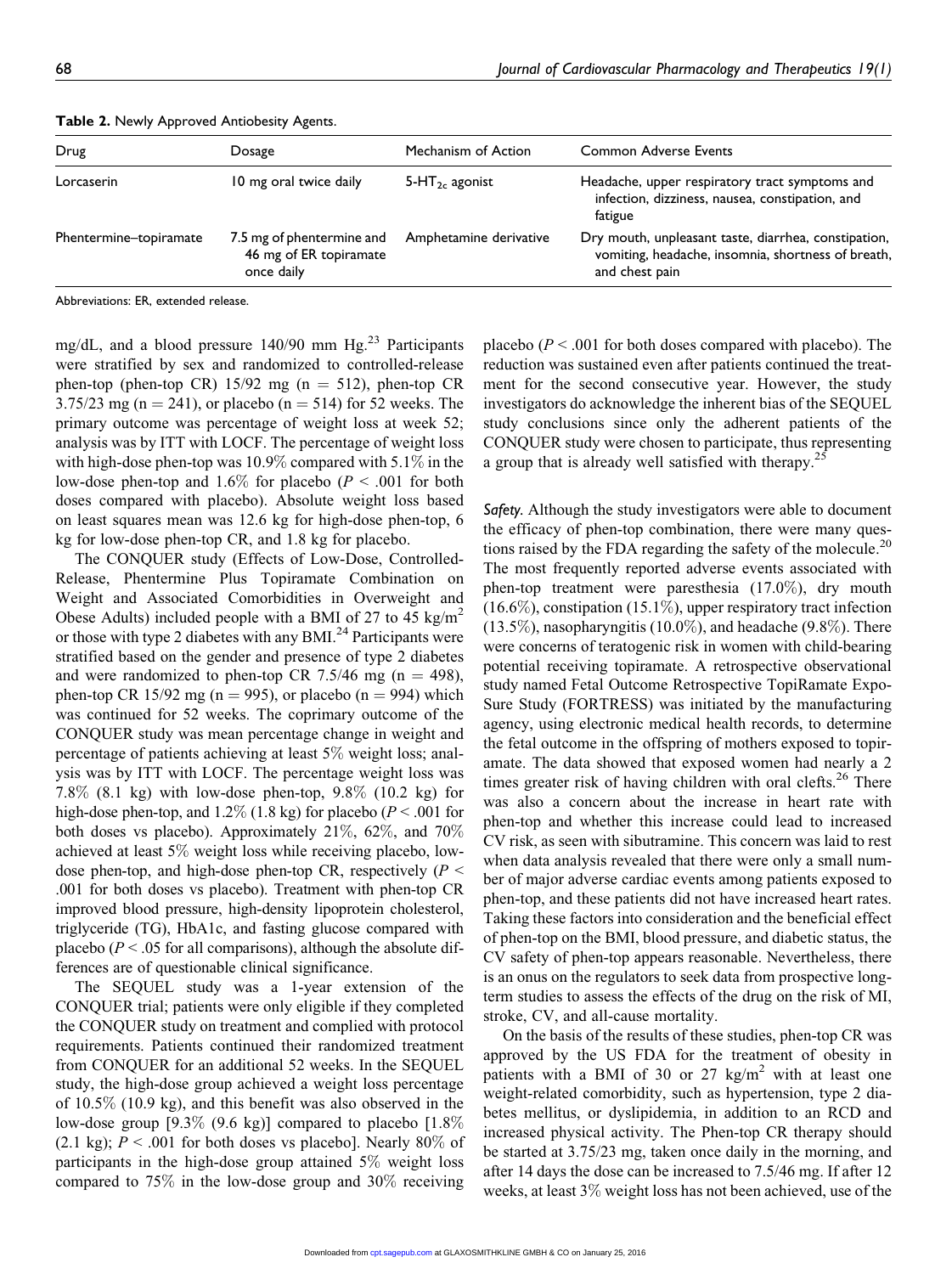drug can be discontinued or the dose can be increased further to 11.25/69 mg for 14 days followed by a final dose increase up to 15/92 mg. Weight loss should be evaluated after an additional 12 weeks, and if 5% weight loss is not achieved, therapy should be discontinued. The Risk Evaluation and Mitigation Strategy has been put in place by the US FDA for phen-top to ensure that the benefits of the drug overcome the risks associated with it such as teratogenicity. Women of child-bearing potential are cautioned regarding the risks such as orofacial clefts to the developing fetus with the use of the drug, counseled on the use of effective contraception during drug use, and to terminate the drug if pregnancy does occur.<sup>27</sup> The drug is yet to receive European Medicines Agency approval. Table 2 summarizes the salient features of lorcaserin and phen-top.

# Antiobesity Molecules in Clinical Development

## Agents Acting Through Central Mechanisms

Bupropion–Naltrexone. Bupropion is an atypical anti-depressant that inhibits the reuptake of dopamine and noradrenaline. Although the drug was detected to have weight loss-inducing potential, the decrease in body weight was a mere 2.8 kg after 6 months of therapy, and hence the drug did not match the FDA standards as monotherapy for obesity. Bupropion additionally stimulates proopiomelanocortin firing in the arcuate nucleus of the hypothalamus which in turn releases  $\alpha$ -melanocytestimulating hormone that mediates the anorectic effects. However, the stimulation of POMC also stimulates a negativefeedback loop that releases  $\beta$  endorphins, which suppress further POMC firing. One of the reasons attributed to the failure of bupropion as a sole agent for obesity is the negative-feedback loop activation by bupropion. This negative feedback can be suppressed by naltrexone, a  $\mu$ -opioid receptor antagonist.

A randomized, placebo-controlled trial by Wadden et al in 793 patients demonstrated that weight loss was  $5.1\% \pm 0.6\%$ with placebo + behavioral modification (BM) versus 9.3%  $+$ 0.4% with naltrexone–bupropion combination + BM ( $P \le$ .001).28 In a phase 3 clinical trial carried out in 1742 patients by Greenway et al, patients were randomized to receive naltrexone 32 mg + bupropion; naltrexone 16 mg + bupropion; or placebo. The mean change in body weight was  $-6.1\%$ ,  $-5.0\%$ , and  $-1.3\%$  in the 3 groups, respectively ( $P < .001$  in both groups compared to placebo).<sup>29</sup> The common adverse reactions that were seen among the trial participants receiving the combination therapy included nausea, headache, constipation, dizziness, vomiting, and dry mouth. Another phase 3 clinical trial performed in 1496 patients by Apovian et al showed that patients on NB-32 combination had a weight loss superior to placebo  $(-6.5\% \text{ vs } -1.9\%; P < .001)$ . More NB-32-treated participants  $(P < .001)$  experienced  $\geq 5\%$  weight loss versus placebo at week 28 (55.6% vs 17.5%) and week 56 (50.5% vs 17.1%). There was also an improvement in various cardiometabolic risk markers, participant-reported, weight-related quality of life, and control of eating with NB-32. $30$  The drug was in the verge of obtaining

FDA approval. However, the regulatory body insisted that the manufacturer carry out long-term CV safety studies before approval.<sup>31</sup>

Zonisamide–Bupropion. Zonisamide is an antiepileptic agent that is used in the management of partial seizures. The serendipitous discovery of zonisamide's weight loss promoting potential in patients receiving the drug led the manufacturers to develop it for the treatment of obesity. Although the precise mechanism is yet to be elucidated, modulation of sodium channel, carbonic anhydrase inhibition, and enhancement of dopamine and serotonin transmission are said to play a role in inducing weight loss. Bupropion causes weight loss by increase in the levels of dopamine that decreases appetite. The detrimental effects of zonisamide such as depression and sedation may be overcome by its combination with bupropion. Conversely, the seizure-inducing property of bupropion could be offset by zonisamide. Combination of zonisamide with bupropion was observed to be superior to bupropion or zonisamide monotherapy in inducing weight loss in a pilot study performed among 18 obese women.<sup>32</sup> A phase 2b study clinical trial in 729 patients with obesity showed that the combination in 2 different doses had a weight loss that was superior to placebo (6.1% and 7.5% vs 1.4%,  $P < .01$ ).<sup>33,34</sup> Nausea, headache, and insomnia were the main adverse events in this clinical trial with the combination. The manufacturer Orexigen is in the process of initiating phase 3 clinical trials with the fixed dose combination.

Tesofensine. Tesofensine is a monoamine reuptake inhibitor originally developed for Alzheimer disease and Parkinson disease, which was incidentally found to induce weight loss in clinical trials. The drug prevents the reuptake of serotonin, noradrenaline, and dopamine and thereby suppresses appetite and increases thermogenesis. In a phase 2 clinical trial in which patients were randomized to receive tesofensine or placebo for 24 weeks, tesofensine at a dose of 0.25, 0.5, and 1 mg showed a weight loss of 4.7, 9.1, and 10.6 kg, respectively.<sup>35</sup> The drug was fairly tolerated, with dry mouth, dizziness, constipation, abdominal pain, and nausea being the common side effects. A modest increase in heart rate up to 8 bpm has been recorded with the higher dosage of tesofensine  $(1 \text{ mg})$ .<sup>36</sup> This clinical trial that was published in *Lancet* came under the scrutiny of the Danish drug regulatory agency in 2011, which cited lapses in trial methodologic procedures during a site inspection.<sup>37</sup> The drug is yet to enter confirmatory phase of clinical trial development.

Velneperit. It has been well recognized over the last 2 decades that neuropeptide Y (NPY) stimulates food intake, reduces energy expenditure, and increases body weight by activating NPY receptors, Y1, and Y5 present in the hypothalamus. Velneperit is a Y5 receptor antagonist that prevents the binding of NPY to the Y5 receptors and thus decreases hunger and controls energy balance. The RCD study that was carried out in 656 patients randomized them to receive velneperit 800/ 1600 mg or placebo along with RCD regimen. Patients receiving 800 mg lost an average of 3.8 kg compared to the placebo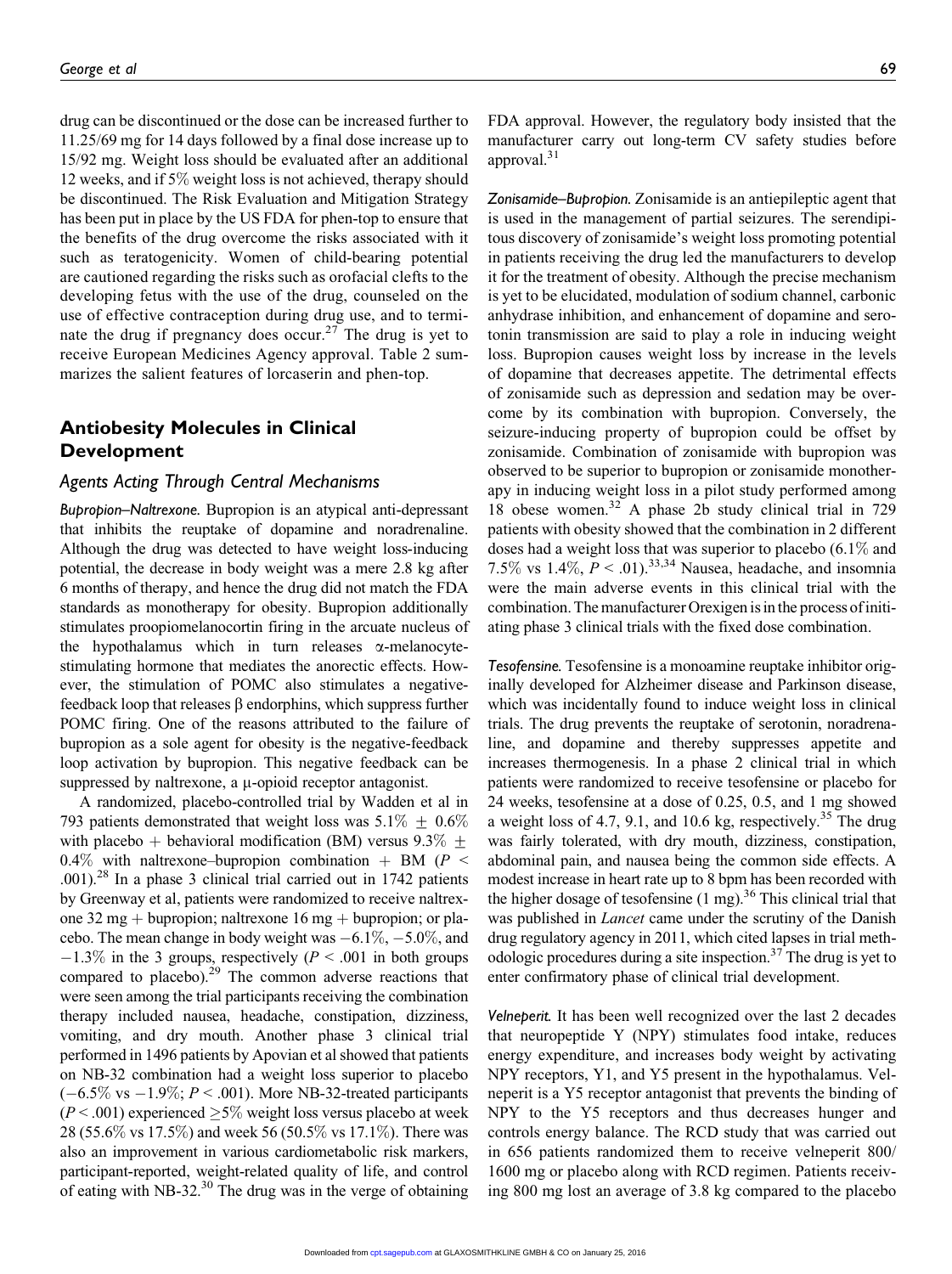group with a mere 0.8 kg ( $P < .0001$ ). In the 800-mg group, 35% of the patients lost greater than 5% of body weight, while in the placebo group only 12% showed  $>5\%$  reduction. The low-calorie diet (LCD) study which also evaluated velneperit at a dose of 1600 mg showed a weight loss of 7.1 kg in the study group over placebo (4.3 kg). Among the study patients, 52% in the velneperit group and 35% in the placebo group had a weight loss greater than 5%.<sup>33</sup> Nasopharyngitis, sinusitis, upper respiratory infection, sinusitis, and headache were the common adverse events observed. The lack of significant benefit of velneperit over placebo in the LCD study has raised several questions on the future prospects of the drug and the need for further drug development.

GSK1521498. Opioid neurotransmission plays a stellar role in behaviors reinforced by primary rewards, especially fatty or sugary foods.<sup>38</sup> Opioid antagonists have been shown to reduce short-term food intake and affective or subjective pleasantness of palatable foods in healthy participants.<sup>39</sup> GSK1521498 is a m-opioid receptor inverse agonist that is being investigated primarily for the treatment of overeating behavior in obesity. A study in healthy volunteers showed that GSK1521498 selectively reduced sensory hedonic ratings of high-sugar and highfat dairy products and caloric intake of high-fat/high-sucrose snack foods.<sup>40</sup> Another phase 1 study showed the drug to have an acceptable safety profile and pharmacokinetics when the drug was administered for 10 days in multiple doses. $41$  It remains to be seen whether the decreased food craving would translate into significant weight reduction when the drug is given for extended periods of time.

# Agents Acting Through Peripheral Mechanisms in the Gut

Cetilistat. Cetilistat is a pancreatic lipase inhibitor that is undergoing phase III clinical trials. Pancreatic lipase is a key enzyme that causes breakdown of TGs into free fatty acids that are absorbed in the intestine. Inhibition of pancreatic lipase by cetilistat reduces the conversion of TGs into free fatty acids, and thus the TGs are excreted unchanged in the urine. Cetilistat was administered in 3 different doses of 60, 120, and 240 mg twice daily and compared with placebo. The weight loss obtained was 3.3, 3.5, and 4.1 kg, respectively, at the end of 12 weeks. All 3 groups had a weight loss that was almost similar and was statistically superior to the placebo group.<sup>42</sup> Although cetilistat is similar to orlistat in its mechanism, it is claimed to have a superior safety profile that was demonstrated in a phase 2b clinical trial. $42,43$ 

Liraglutide. In the last decade, glucagon-like peptide 1 (GLP-1) analogs have become a frontline option in the treatment of patients with diabetes. Liraglutide has been the latest of the GLP analogs approved for lowering of blood glucose in diabetes. The GLP-1 enhances insulin secretion, delays gastric emptying, and suppresses appetite. This results in weight loss and decreased energy intake.<sup>44</sup> In a study that evaluated liraglutide in 4 different dosages of 1.2, 1.8, 2.4, or 3 mg, the mean weight loss obtained in each group at the end of the study was 4.8, 5.5, 6.3, and 7.2 kg, respectively. In the same study, patients in the placebo arm showed a weight loss of 2.8 kg, while those on standard therapy orlistat 120 mg twice daily had a weight loss of 4.1 kg.45 Liraglutide also showed an acceptable safety profile with the most common adverse reactions experienced being nausea and vomiting. Several clinical trials are currently underway (phases 2 and 3) to test the safety and efficacy of liraglutide as an antiobesity molecule. $46$  A meta-analysis showed that treatment with GLP-1 R agonists reduces body weight in both diabetic and nondiabetic patients with obesity.<sup>47</sup> The main limitation with both liraglutide and exenatide is the need for parenteral formulation. Since GLP analogs are currently being explored for their CV risk-lowering potential, this may be an added advantage apart from the weight loss sustained due to drug therapy.

PF-04620110. Alteration in fatty acid and TG metabolism is one of the factors implicated in the pathophysiology of obesity. The final step in triacylglycerol formation is catalyzed by the enzyme diacylglycerol acyltransferase 1 (DGAT1), a member of the large family of membrane-bound O-acyltransferases. The DGAT1 causes reesterification of dietary TG in the intestine. PF-04620110 is a selective pharmacological inhibitor of DGAT1. In C57/BL6J mice, acute DGAT1 inhibition alters the temporal and spatial pattern of dietary lipid absorption. The DGAT1 inhibition causes an enrichment of polyunsaturated fatty acids within the TG class of lipids.<sup>48</sup> Phase 1 clinical trials of PF-04620110 have been conducted in healthy volunteers, patients with obesity, and diabetic patients, but the results of these trials could not be retrieved. $49^{\circ}$  It is too early to conclude that DGAT inhibition could lead to significant weight reduction; nevertheless, DGAT appears to be evoke interest as an antiobesity and antidiabetic molecule.

# Agents Acting Though Metabolic Pathways in Liver and Adipose Tissue

Beloranib. It is a methionine aminopeptidase 2 (MetAP2) inhibitor that has been found to be effective in preclinical studies. The drug inhibits MetAP2 that reduces production of new fatty acid molecules by the liver and helps to convert stored fats into useful energy.<sup>50</sup> A study comparing 3 different intravenous doses of beloranib given twice weekly showed that the median weight reduction was  $-3.8$  kg with beloranib 0.9 mg/meter square versus  $-0.6$  kg with placebo.<sup>51</sup> The drug is currently undergoing phase 2 clinical trials to establish the safety, efficacy, and pharmacokinetics of the drug in patients with obesity.<sup>52</sup> One of the limitations with this molecule is the need for parenteral formulation—subcutaneous formulation and intravenous formulation are presently being studied.

Resveratrol. Sirtuin 1 (SIRT1) is an NAD-dependent deacetylase that is upregulated in the setting of calorie restriction in rodents. The SIRT1 binds to PPAR- $\delta$  and suppresses the expression of PPAR- $\delta$  genes that are responsible for fat storage.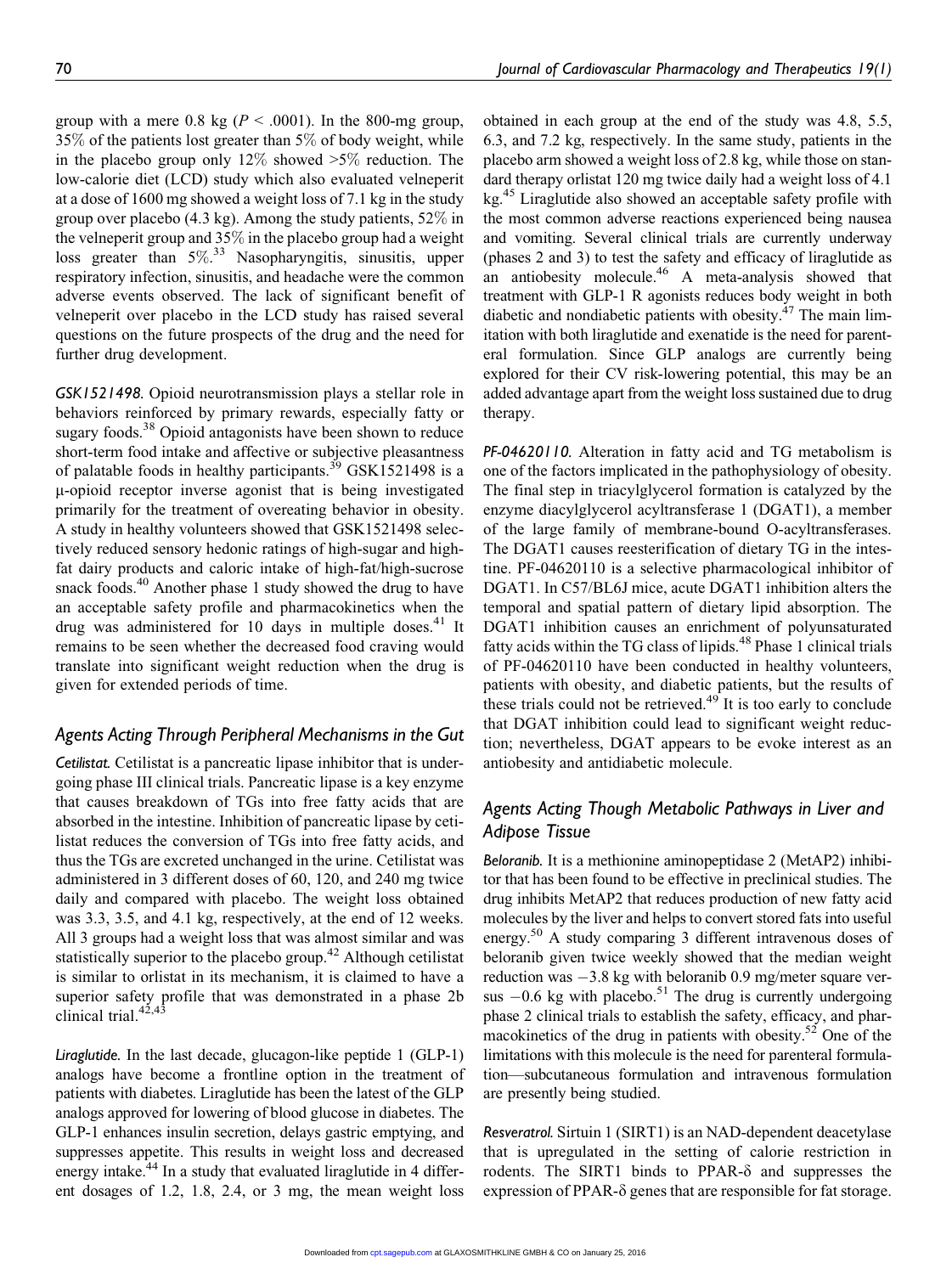| Drug                                | Mechanism of Action                                                        | Clinical Development Phase | Reference |
|-------------------------------------|----------------------------------------------------------------------------|----------------------------|-----------|
| Cetilistat                          | Pancreatic lipase inhibitor                                                | NDA filed in Japan         | 61        |
| Contrave (bupropion/<br>naltrexone) | Dopamine and noradrenaline reuptake inhibitor/µ-opioid<br>receptor agonist | Phase III ongoing          | 62        |
| Empatic (zonisamide/bupropion)      | CA inhibitor/dopamine and noradrenaline reuptake inhibitor                 | Phase II completed         | 63        |
| Liraglutide                         | Long-acting GLP-1 analog                                                   | Phase III ongoing          | 64        |
| Velneperit                          | Neuropeptide Y5 receptor antagonist                                        | Phase II completed         | 65        |
| Tesofensine                         | Triple monoamine reuptake inhibitor                                        | Phase II completed         | 66        |
| JNJ-16269110                        | MTP inhibitor                                                              | Phase II completed         | 67        |
| <b>TTP-435</b>                      | <b>AgRP</b> Inhibitors                                                     | Phase II completed         | 68        |
| Beloranib                           | MetAP-2 inhibitor                                                          | Phase II ongoing           | 52        |
| Oxyntomodulin                       | Dual agonist of GLPIR and GCGR                                             | Phase II ongoing           | 69        |
| GSK1521498                          | µ-Opioid inverse agonist                                                   | Phase I completed          | 70        |
| GSK598809                           | $D_3$ (dopamine) antagonist                                                | Phase I completed          | 71        |
| PF-04971729                         | Selective inhibitor of the sodium-dependent glucose<br>cotransporter 2     | Phase I completed          | 72        |
| PF-04620110                         | Selective DGAT-1 inhibitor                                                 | Phase I completed          | 73        |

Table 3. Antiobesity Molecules in Clinical Development.

Abbreviations: AgRP, agouti-related protein; CA, carbonic anhydrase, DGAT-1, diglyceride acyl transferase 1, GLP-1, glucagon-like peptide 1; GCGR, glucagon receptor; MetAP2, methionine aminopeptidase 2; MTP, microsomal triglyceride transfer protein; NDA, new drug application.

It also activates oxidative metabolism and fatty acid oxidation by virtue of its interaction with peroxisome proliferatoractivated receptor  $\alpha$  coactivator (PGC-1 $\alpha$ ).<sup>44</sup> Resveratrol is an allosteric activator of SIRT1 that has been demonstrated to protect against insulin resistance and increase the mitochondrial activity in brown adipose tissue and skeletal muscle from preclinical studies. In a double-blind crossover study done in 11 patients with obesity, 30 days of resveratrol supplementation induces metabolic changes such as activation of adenosine monophosphate-activated protein kinase, increased SIRT1 and  $PGC-1\alpha$  protein levels, increased citrate synthase activity without change in mitochondrial content, and improved muscle mitochondrial respiration on a fatty acid-derived substrate.<sup>53</sup> Besides resveratrol, several other sirtuin activators are in early clinical development for obesity.

ALS-L1023. The adipose tissue is a highly vascularized organ that is subject to extensive modification in obesity. The growth of adipose tissue is remarkably affected by adipogenesis, angiogenesis, and extracellular matrix (ECM) remodeling. Modulation of ECM also enhances the maturation of microvessels, and this is regulated by matrix metalloproteinase (MMP).<sup>54-56</sup> Active tissue remodeling is associated with adipogenesis and increased MMP expression. The serum concentrations of growth factors such as vascular endothelial growth factor (VEGF), fibroblast growth factor, soluble VEGF receptor 2 (VEGFR2), hepatocyte growth factor, angiopoietin-2, and angiogenin are higher in overweight or obese individuals than in normal-weight individuals.<sup>57</sup> ALS-L1023 is a drug obtained from Melissa officinalis that has exhibited enhanced antiangiogenic and MMP inhibitory activities. The messenger RNA-2 expression of angiogenic factors, MMPs, and the resulting adipose tissue growth were modulated by ALS in obese mice.<sup>58</sup> As per the manufacturer Angiolabs, ALS-L-1023 has already reached phase 3 clinical trial

development in Korea.<sup>59</sup> The Ob-X is a mixture of 3 herbs  $M$ officinalis L (Labiatae), Morus alba L (Moraceae), and Artemisia capillaris Thunb (Compositae). Administration of Ob-X to ob/ob mice for 5 weeks produced a significant reduction in body weight gain by 27% compared with control. The Ob-X also significantly decreased visceral adipose tissue mass by 15%. <sup>60</sup> The Ob-X is currently being promoted in Korea as a dietary supplement. Thus, it appears that inhibition of MMP and angiogenesis could be a potential target for obesity. Table 3 is an overview of the drugs that are in the pipeline for the treatment of obesity.

Obesity Paradox. Although obesity is a strong and well-known risk factor for CVD, there have been some intriguing findings from different investigators that demonstrate the contrary that has been termed obesity paradox. For instance, a study by Uretsky et al in 22 576 treated patients with hypertension showed that all-cause mortality was 30% lower in overweight and patients with obesity, despite the inadequate control of their blood pressure.<sup>83</sup> These findings were replicated in another study performed in 3975 patients, which showed a U-shaped relationship between all-cause, CV and non-CV mortality, and BMI, $^{84}$ thereby leading to the hypothesis that obese patients with hypertension have a paradoxically better prognosis. The obesity paradox was also demonstrated in studies that were performed in patients with heart failure.<sup>85</sup> A meta-analyses by Flegal et al also showed that overweight was associated with lower all-cause mortality, while grades 2 and 3 obesity was associated with higher all-cause mortality.<sup>86</sup> This paradoxical relationship is also observed in patients with heart failure having obesity, where higher BMI has been linked with lower mortality. The risk of mortality was lower for every 5-unit increase in BMI ( $P <$  $.001$ ).<sup>87</sup> It is not known whether weight loss-lowering strategies with the new and emerging agents would cause a difference to this obesity paradox. Nevertheless, there is ample evidence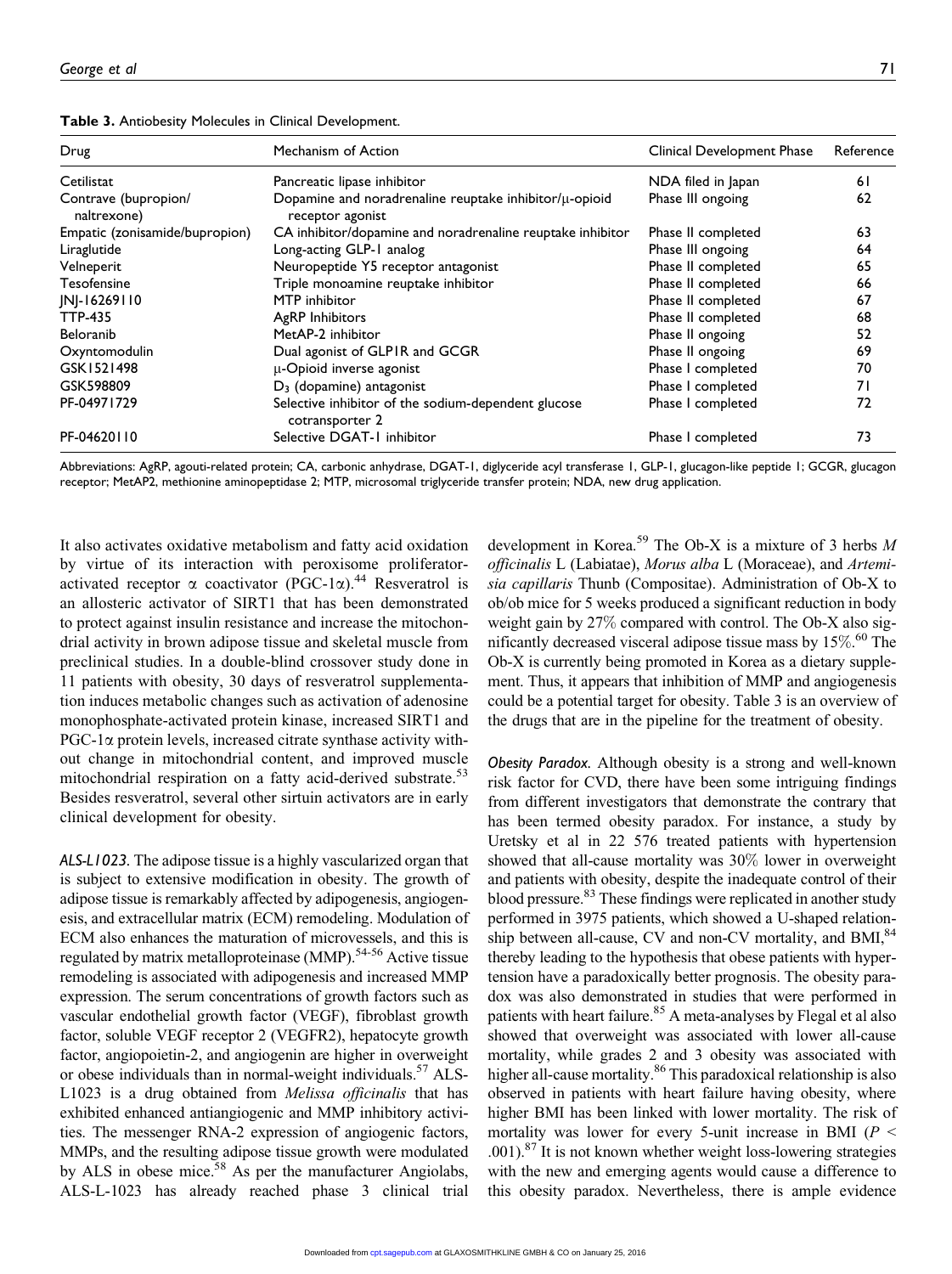| Drug                                | Mechanism of Action                                                                            | <b>Regulatory Status</b>                                                                                                                                                                                                                                                                                                                                            | References   |
|-------------------------------------|------------------------------------------------------------------------------------------------|---------------------------------------------------------------------------------------------------------------------------------------------------------------------------------------------------------------------------------------------------------------------------------------------------------------------------------------------------------------------|--------------|
| Dinitrophenol                       | Thermogenesis (uncouples oxidative<br>phosphorylation)                                         | Withdrawn in 1938 due to the risk of neuropathy and<br>cataracts                                                                                                                                                                                                                                                                                                    | 74, 75, 11   |
| Aminorex                            | 5-HT releaser and reuptake inhibitor; also<br>potent monoamine oxidase inhibitor               | Withdrawn in 1968 due to the concern of pulmonary<br>arterial hypertension                                                                                                                                                                                                                                                                                          | 76           |
| Fenfluramine and<br>dexfenfluramine | $5-HT2B$ receptor agonist                                                                      | Withdrawn after reports of valvular heart damage<br>and primary pulmonary hypertension in 1997                                                                                                                                                                                                                                                                      | 77-78        |
| Mazindol                            | Norepinephrine reuptake inhibitor                                                              | Withdrawn in 2000 due to an unfavorable risk to<br>benefits ratio                                                                                                                                                                                                                                                                                                   | 80           |
| Methamphetamine                     | Appetite suppression                                                                           | Withdrawn in 2000 due to dependency and abuse<br>potential, cardiovascular adverse effects                                                                                                                                                                                                                                                                          | 76           |
| Phenylpropanolamine                 | Norepinephrine/dopamine releasing<br>stimulator                                                | Withdrawn for increased risk of hemorrhagic stroke<br>in 2000                                                                                                                                                                                                                                                                                                       | 81           |
| Phendimetrazine                     | Appetite suppressant                                                                           | Currently indicated for the management of<br>exogenous obesity as short-term adjunct, but their<br>use is restricted because of their adverse effects<br>such as pulmonary arterial hypertension, valvulo-<br>pathy, and the potential for abuse and dependency<br>so it had been withdrawn by European union at the<br>year 2000. Still available in United States | $\mathbf{I}$ |
| Diethylpropion                      | Appetite suppression                                                                           | Currently approved drug by US FDA for short-term<br>weight management. But it had been withdrawn by<br>European union at the year 2000 itself due to an<br>unfavorable risk to benefits ratio                                                                                                                                                                       | 80,82        |
| Rimonabant                          | Selective CBI receptor blocker                                                                 | Withdrawn in 2009 due to potential of serious<br>psychiatric disorders including depressed mood<br>disorders, anxiety, and suicidal ideation                                                                                                                                                                                                                        | 89,90        |
| Sibutramine                         | Selective combined serotonin and<br>noradrenaline reuptake inhibitor<br>(appetite suppression) | Withdrawn in 2010 due to increased risk of heart<br>attack and stroke in high-risk patients with cardiac<br>disease                                                                                                                                                                                                                                                 | 91           |

| Table 4. Antiobesity Drugs That Have Been Withdrawn From the Market. |  |
|----------------------------------------------------------------------|--|
|----------------------------------------------------------------------|--|

Abbreviation: FDA, Food and Drug Administration.

| Drug                    | Mechanism                                             | Reason for Failure                                                          | References |
|-------------------------|-------------------------------------------------------|-----------------------------------------------------------------------------|------------|
| Pramlintide/metreleptin | Amylin analogue/leptin analogue                       | Commercial reasons                                                          | 92         |
| Obinepitide             | PYY3-36 and pancreatic polypeptide analog             | Unknown                                                                     | 93         |
| LY377604                | $\beta_3$ adrenergic receptor agonist                 | Clinical trial terminated due to results from<br>recent nonclinical studies | 94         |
| Beta histine            | Histamine receptor $H_1$ agonist and $H_3$ antagonist | Inconsistent results                                                        | 95.96      |
| Taranabant              | Cannabinnoid receptor inverse agonist                 | Psychiatric side effects                                                    | 97         |
| MK-0493                 | Melanocortin receptor 4                               | Limited efficacy                                                            | 98         |

linking weight loss strategies with proven CV benefits.<sup>88</sup> There is a definite need to explore these issues further, and at the moment with our current level of understanding, the most reasonable strategy is to continue achieving weight reduction through pharmacologic and nonpharmacologic therapy.

Challenges in Obesity Drug Development. There is almost no other area in drug development, which is replete with as many failures and withdrawals as seen in obesity (Tables 4 and 5).

Some of the major challenges in obesity drug development include the regulatory body's expectations on the risk benefit profile being far superior to other drug classes, considering the high number of drug withdrawals in the past. The lack of widespread reimbursement options for an antiobesity molecule is another serious possible reasons for manufacturers to stay away from antiobesity drug development.<sup>99</sup> The reluctance by many physicians to consider obesity as a disease but more as a risk factor may make them even more hesitant to prescribe antiobesity drug therapy. The regulations also stipulate that antiobesity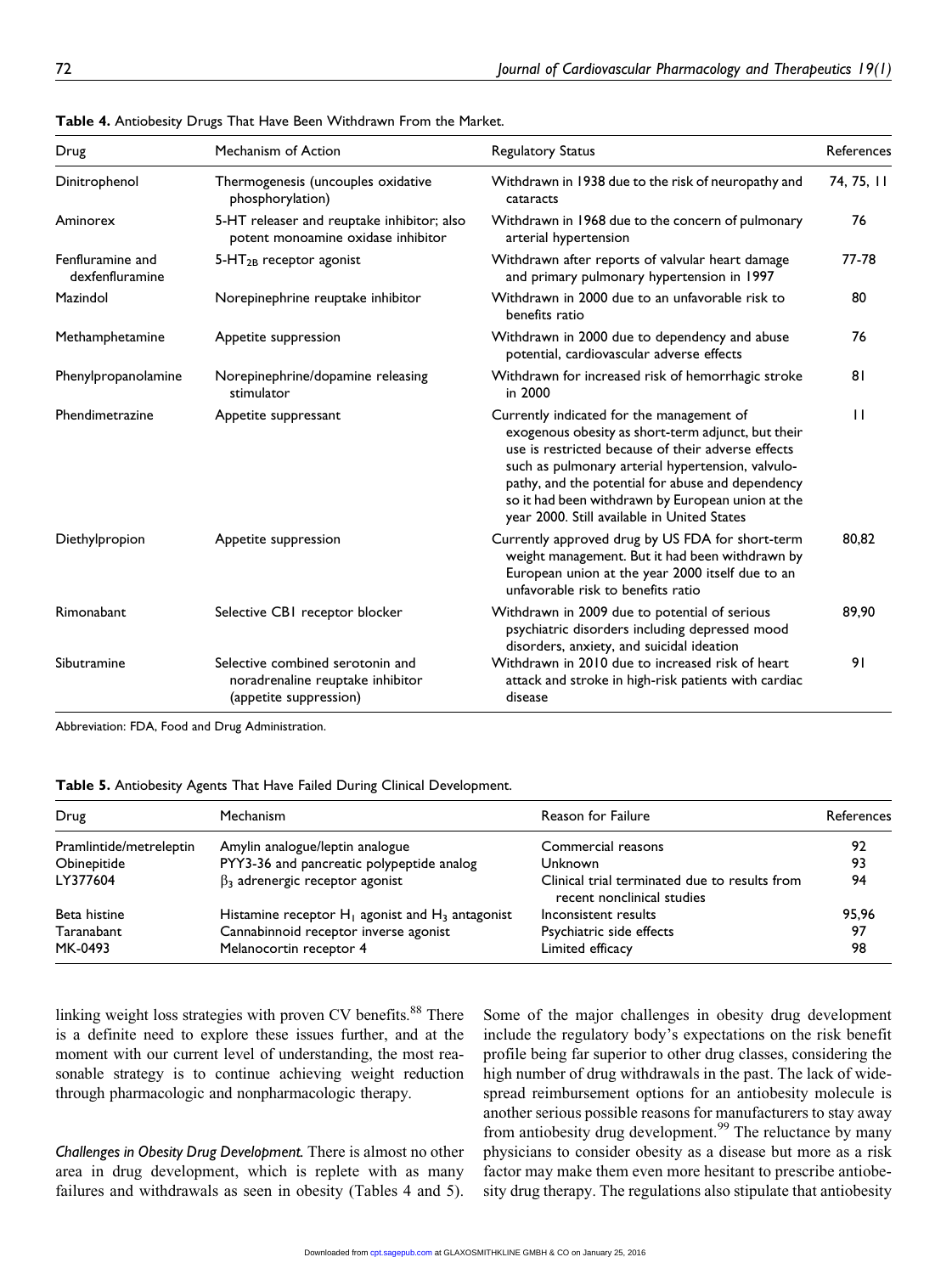agents apart from causing significant weight reduction should also cause improvement in blood pressure, lipids, glycemia, or other beneficial outcomes that are commensurate with the degree of weight loss.<sup>100,101</sup>

## Conclusion

In spite of the checkered past of obesity drug development, with so many promising molecules ending in failure, the search is still on for the elusive molecule that can target obesity and reduce its consequences substantially. Although the regulatory agencies have rightly expressed concern on certain antiobesity molecules and refused marketing approval in lieu of safety issues, this has not blunted the enthusiasm of pharmaceutical companies to discover new molecules, since the market for an antiobesity drug appears too alluring to resist. Lorcaserin and phen-top are the 2 drugs that have been recently approved for obesity. Although not compared from head-to-head clinical trials, phentermine appears to have greater efficacy than lorcaserin. Lorcaserin may be a safer option, more so in women of child-bearing potential due to the teratogenic risk attributed to topiramate. The need of the hour is to gather data from prospective clinical trials that evaluate the long-term CV outcomes with the use of the newly approved agents. Obesity, being a complex multifactorial disease with several pathways disturbed, would require a molecule or a combination of molecules to act at multiple pathways/targets if it is to produce clinically significant weight reduction. There are several instances of older drugs approved for other indications being explored such as zonisamide, naltrexone, and bupropion. Some of the new targets that have evoked great interest in the last few years include SIRT1, GLP-1, aminopeptidase-2, sodium glucose cotransporter, and NPY, but much needs to be done before effective drugs are discovered that target these receptors. It can be safely surmised that as our knowledge of the pathophysiology of obesity improves, it may be possible to discover the ''holy grail'' of antiobesity drugs.

#### Declaration of Conflicting Interests

The author(s) declared no potential conflicts of interest with respect to the research, authorship, and/or publication of this article.

#### Funding

The author(s) received no financial support for the research, authorship, and/or publication of this article.

#### **References**

- 1. WHO. Obesity and Overweight [Internet]; 2013. [http://www.who.](http://www.who.int/mediacentre/factsheets/fs311/en/) [int/mediacentre/factsheets/fs311/en/.](http://www.who.int/mediacentre/factsheets/fs311/en/) Accessed May 23, 2013.
- 2. Wolf AM, Colditz GA. Current estimates of the economic cost of obesity in the United States. Obes Res. 1998;6(2):97-106.
- 3. Kumanyika SK, Obarzanek E, Stettler N, et al Population-based prevention of obesity: the need for comprehensive promotion of healthful eating, physical activity, and energy balance: a scientific statement from American heart association council on epidemiology and prevention, interdisciplinary committee for prevention (formerly

the expert panel on population and prevention science). Circulation. 2008;118(4):428-464.

- 4. Obesity to Overtake Smoking as Leading Cause of Death [Internet]; 2013. [http://www.medscape.com/viewarticle/474966.](http://www.medscape.com/viewarticle/474966) Accessed May 31, 2013.
- 5. Lavie CJ, Milani RV, Ventura HO. Obesity and cardiovascular disease: risk factor, paradox, and impact of weight loss. J Am Coll Cardiol. 2009;53(21):1925-1932.
- 6. Kremers S, Reubsaet A, Martens M, et al Systematic prevention of overweight and obesity in adults: a qualitative and quantitative literature analysis. Obes Rev. 2010;11(5):371-379.
- 7. Flum DR, Salem L, Elrod JAB, Dellinger EP, Cheadle A, Chan L. Early mortality among medicare beneficiaries undergoing bariatric surgical procedures. JAMA. 2005;294(15):1903-1908.
- 8. Wolfe BM, Morton JM. Weighing in on bariatric surgery: procedure use, readmission rates, and mortality. JAMA. 2005;294(15): 1960-1963.
- 9. Filippatos TD, Derdemezis CS, Gazi IF, Nakou ES, Mikhailidis DP, Elisaf MS. Orlistat-associated adverse effects and drug interactions: a critical review. Drug Saf. 2008;31(1):53-65.
- 10. McKay RH. Long-term use of diethylpropion in obesity. Curr Med Res Opin. 1973;1(8):489-493.
- 11. Ioannides-Demos LL, Proietto J, Tonkin AM, McNeil JJ. Safety of drug therapies used for weight loss and treatment of obesity. Drug Saf. 2006;29(4):277-302.
- 12. Bray GA, Greenway FL. Pharmacological treatment of the overweight patient. Pharmacol Rev. 2007;59(2):151-184.
- 13. BELVIQ—022529lbl.pdf [Internet]; 2013. [http://www.accessdata.](http://www.accessdata.fda.gov/drugsatfda_docs/label/2012/022529lbl.pdf.) [fda.gov/drugsatfda\\_docs/label/2012/022529lbl.pdf.](http://www.accessdata.fda.gov/drugsatfda_docs/label/2012/022529lbl.pdf.) Accessed May 23, 2013.
- 14. Thomsen WJ, Grottick AJ, Menzaghi F, et al Lorcaserin, a novel selective human 5-hydroxytryptamine 2C agonist: in vitro and in vivo pharmacological characterization. J Pharmacol Exp Ther. 2008;325(2):577-587.
- 15. Weissman NJ, Tighe JF, Jr, Gottdiener JS, Gwynne JT. An assessment of heart-valve abnormalities in obese patients taking dexfenfluramine, sustained-release dexfenfluramine, or placebo. sustained-release dexfenfluramine study group. N Engl J Med. 1998;339(11):725-732.
- 16. Sadeque AJM, Usmani KA, Palamar S, Cerny MA, Chen WG. Identification of human UDP-glucuronosyltransferases involved in N-carbamoyl glucuronidation of lorcaserin. Drug Metab Dispos. 2012;40(4):772-778.
- 17. Usmani KA, Chen WG, Sadeque AJM. Identification of human cytochrome P450 and flavin-containing monooxygenase enzymes involved in the metabolism of lorcaserin, a novel selective human 5-hydroxytryptamine 2C agonist. Drug Metab Dispos. 2012; 40(4):761-771.
- 18. Smith SR, Weissman NJ, Anderson CM, et al Multicenter, placebo-controlled trial of lorcaserin for weight management. N Engl J Med. 2010;363(3):245-256.
- 19. Fidler MC, Sanchez M, Raether B, et al A one-year randomized trial of lorcaserin for weight loss in obese and overweight adults: the BLOSSOMtrial. J Clin Endocrinol Metab. 2011;96(10):3067-3077.
- 20. O'Neil PM, Smith SR, Weissman NJ, et al Randomized placebocontrolled clinical trial of lorcaserin for weight loss in type 2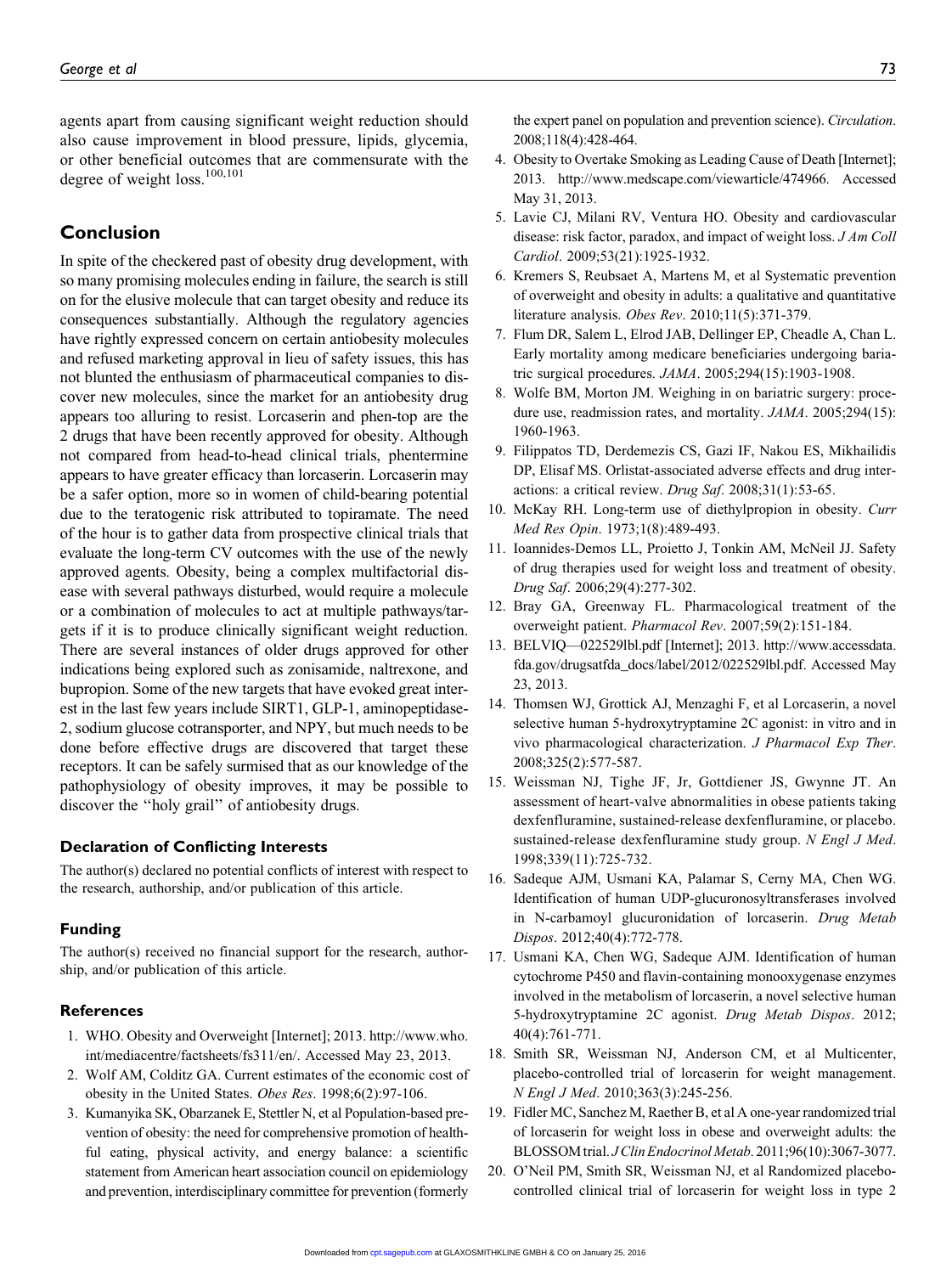diabetes mellitus: the BLOOM-DM study. Obesity (Silver Spring). 2012;20(7):1426-1436.

- 21. Persistent Concerns About Lorcaserin (Lorqess) From FDA Reviewers [Internet]. Forbes; 2013. [http://www.forbes.com/sites/](http://www.forbes.com/sites/larryhusten/2012/05/08/persistent-concerns-about-lorcaserin-lorqess-from-fda-reviewers/.) [larryhusten/2012/05/08/persistent-concerns-about-lorcaserin-lorqe](http://www.forbes.com/sites/larryhusten/2012/05/08/persistent-concerns-about-lorcaserin-lorqess-from-fda-reviewers/.)[ss-from-fda-reviewers/.](http://www.forbes.com/sites/larryhusten/2012/05/08/persistent-concerns-about-lorcaserin-lorqess-from-fda-reviewers/.) Accessed May 24, 2013.
- 22. Press Announcements > FDA approves Belviq to treat some overweight or obese adults [Internet]; 2013. [http://www.fda.gov/](http://www.fda.gov/NewsEvents/Newsroom/PressAnnouncements/ucm309993.htm.) [NewsEvents/Newsroom/PressAnnouncements/ucm309993.htm.](http://www.fda.gov/NewsEvents/Newsroom/PressAnnouncements/ucm309993.htm.) Accessed May 26, 2013.
- 23. Allison DB, Gadde KM, Garvey WT, et al Controlled-release phentermine/topiramate in severely obese adults: a randomized controlled trial (EQUIP). Obesity (Silver Spring). 2012;20(2):330-342.
- 24. Gadde KM, Allison DB, Ryan DH, et al Effects of low-dose, controlled-release, phentermine plus topiramate combination on weight and associated comorbidities in overweight and obese adults (CONQUER): a randomised, placebo-controlled, phase 3 trial. Lancet. 2011;377(9774):1341-1352.
- 25. Garvey WT, Ryan DH, Look M, et al Two-year sustained weight loss and metabolic benefits with controlled-release phentermine/ topiramate in obese and overweight adults (SEQUEL): a randomized, placebo-controlled, phase 3 extension study. Am J Clin Nutr. 2012;95(2):297-308.
- 26. Uwaifo G, Cosentino, Conrad A. Phentermine and topiramate for the management of obesity: a review. Drug Des Devel Ther. 2011; 7:267-278.
- 27. Risk Evaluation and Mitigation Strategy (REMS). Qsymia<sup>®</sup> (phentermine and topiramate extended-release) capsules CIV [Internet]; 2013.<http://www.qsymiarems.com/.> Accessed May 31, 2013.
- 28. Wadden TA, Foreyt JP, Foster GD, et al Weight loss with naltrexone SR/bupropion SR combination therapy as an adjunct to behavior modification: the COR-BMOD trial. Obesity (Silver Spring). 2011;19(1):110-120.
- 29. Greenway FL, Fujioka K, Plodkowski RA, et al Effect of naltrexone plus bupropion on weight loss in overweight and obese adults (COR-I): a multicentre, randomised, double-blind, placebo-controlled, phase 3 trial. Lancet. 2010;376(9741):595-605.
- 30. Apovian C, Aronne L, Rubino D, et al A randomized, phase 3 trial of naltrexone SR/bupropion SR on weight and obesity-related risk factors (COR-II). Obesity (Silver Spring). 2013;21(5):935-943.
- 31. Orexigen Therapeutics, Inc.—Contrave [Internet]; 2013. [http://](http://www.orexigen.com/product-candidates/contrave.html.) [www.orexigen.com/product-candidates/contrave.html.](http://www.orexigen.com/product-candidates/contrave.html.) Accessed June 3, 2013.
- 32. Gadde KM, Yonish GM, Foust MS, Wagner HR. Combination therapy of zonisamide and bupropion for weight reduction in obese women: a preliminary, randomized, open-label study. J Clin Psychiatry. 2007;68(8):1226-1229.
- 33. Powell AG, Apovian CM, Aronne LJ. New drug targets for the treatment of obesity. Clin Pharmacol Ther. 2011;90(1):40-51.
- 34. Orexigen Therapeutics, Inc.—Press Release [Internet]; 2013. [http://](http://ir.orexigen.com/phoenix.zhtml?c=207034&p=irol-newsArticle&id=1400316.) [ir.orexigen.com/phoenix.zhtml?c](http://ir.orexigen.com/phoenix.zhtml?c=207034&p=irol-newsArticle&id=1400316.)=[207034&p](http://ir.orexigen.com/phoenix.zhtml?c=207034&p=irol-newsArticle&id=1400316.)=[irol-newsArticle&](http://ir.orexigen.com/phoenix.zhtml?c=207034&p=irol-newsArticle&id=1400316.) [id](http://ir.orexigen.com/phoenix.zhtml?c=207034&p=irol-newsArticle&id=1400316.)=[1400316.](http://ir.orexigen.com/phoenix.zhtml?c=207034&p=irol-newsArticle&id=1400316.) Accessed May 23, 2013.
- 35. Nielsen A-LH, Larsen TM, Madsbad S, et al The effect of tesofensine on body weight and body composition in obese subjects—secondary publication [in Danish]. Ugeskr Laeger. 2009;171(41): 2974-2977.
- 36. Doggrell SA. Tesofensine—a novel potent weight loss medicine. Evaluation of: Astrup A, Breum L, Jensen TJ, Kroustrup JP, Larsen TM. Effect of tesofensine on bodyweight loss, body composition, and quality of life in obese patients: a randomised, double-blind, placebo-controlled trial. Lancet 2008;372:1906-13. Expert Opin Investig Drugs. 2009;18(7):1043-1046.
- 37. Trial irregularities earn Lancet study of potential weight loss drug tesofensine Expression of Concern. Retraction Watch [Internet]; 2013. [http://retractionwatch.wordpress.com/2013/04/09/trial-irre](http://retractionwatch.wordpress.com/2013/04/09/trial-irregularities-earn-lancet-study-of-potential-weight-loss-drug-tesofensine-expression-of-concern/.)[gularities-earn-lancet-study-of-potential-weight-loss-drug-tesofen](http://retractionwatch.wordpress.com/2013/04/09/trial-irregularities-earn-lancet-study-of-potential-weight-loss-drug-tesofensine-expression-of-concern/.)[sine-expression-of-concern/.](http://retractionwatch.wordpress.com/2013/04/09/trial-irregularities-earn-lancet-study-of-potential-weight-loss-drug-tesofensine-expression-of-concern/.) Accessed May 23, 2013.
- 38. Yeomans MR, Wright P. Lower pleasantness of palatable foods in nalmefene-treated human volunteers. Appetite. 1991;16(3): 249-259.
- 39. Yeomans MR, Gray RW. Opioid peptides and the control of human ingestive behaviour. Neurosci Biobehav Rev. 2002;26(6):713-728.
- 40. Nathan PJ, O'Neill BV, Napolitano A, Bullmore ET. Neuropsychiatric adverse effects of centrally acting antiobesity drugs. CNS Neurosci Ther. 2011;17(5):490-505.
- 41. Nathan PJ, Bush MA, Tao WX, et al Multiple-dose safety, pharma $c$ okinetics, and pharmacodynamics of the  $\mu$ -opioid receptor inverse agonist GSK1521498. J Clin Pharmacol. 2012;52(10):1456-1467.
- 42. Kopelman P, Bryson A, Hickling R, et al Cetilistat (ATL-962), a novel lipase inhibitor: a 12-week randomized, placebo-controlled study of weight reduction in obese patients. Int J Obes (Lond). 2007;31(3):494-499.
- 43. Kopelman P, Groot G de H, Rissanen A, et al Weight loss, HbA1c reduction, and tolerability of cetilistat in a randomized, placebocontrolled phase 2 trial in obese diabetics: comparison with orlistat (Xenical). Obesity (Silver Spring). 2010;18(1):108-115.
- 44. Valentino MA, Lin JE, Waldman SA. Central and peripheral molecular targets for antiobesity pharmacotherapy. Clin Pharmacol Ther. 2010;87(6):652-662.
- 45. Astrup A, Rössner S, Van Gaal L, et al Effects of liraglutide in the treatment of obesity: a randomised, double-blind, placebo-controlled study. Lancet. 2009;374(9701):1606-1616.
- 46. Search of: liraglutide AND obesity—List Results—Clinical-Trials.gov [Internet]; 2013. [http://www.clinicaltrials.gov/ct2/](http://www.clinicaltrials.gov/ct2/results?term=liraglutide+AND+obesity&Search=Search.) [results?term](http://www.clinicaltrials.gov/ct2/results?term=liraglutide+AND+obesity&Search=Search.)=[liraglutide](http://www.clinicaltrials.gov/ct2/results?term=liraglutide+AND+obesity&Search=Search.)+[AND](http://www.clinicaltrials.gov/ct2/results?term=liraglutide+AND+obesity&Search=Search.)+[obesity&Search](http://www.clinicaltrials.gov/ct2/results?term=liraglutide+AND+obesity&Search=Search.)=[Search.](http://www.clinicaltrials.gov/ct2/results?term=liraglutide+AND+obesity&Search=Search.) Accessed May 23, 2013.
- 47. Vilsbøll T, Christensen M, Junker AE, Knop FK, Gluud LL. Effects of glucagon-like peptide-1 receptor agonists on weight loss: systematic review and meta-analyses of randomised controlled trials. BMJ. 2012;344:d7771.
- 48. Maciejewski BS, Laperle JL, Chen D, et al Pharmacological inhibition to examine the role of DGAT1 in dietary lipid absorption in rodents and humans. Am J Physiol Gastrointest Liver Physiol. 2013;304(11):G958-G969.
- 49. Search of: PF-04620110—List Results—ClinicalTrials.gov [Internet]; 2013. [http://www.clinicaltrials.gov/ct2/results?term](http://www.clinicaltrials.gov/ct2/results?term=PF-04620110&Search=Search.)=[PF-046](http://www.clinicaltrials.gov/ct2/results?term=PF-04620110&Search=Search.) [20110&Search](http://www.clinicaltrials.gov/ct2/results?term=PF-04620110&Search=Search.)=[Search.](http://www.clinicaltrials.gov/ct2/results?term=PF-04620110&Search=Search.) Accessed May 28, 2013.
- 50. The Science—Our Approach—Zafgen [Internet]; 2013. [http://](http://zafgen.com/zafgen/our-approach/the-science.) [zafgen.com/zafgen/our-approach/the-science.](http://zafgen.com/zafgen/our-approach/the-science.) Accessed May 24, 2013.
- 51. Hughes TE, Kim DD, Marjason J, Proietto J, Whitehead JP, Vath JE. Ascending dose controlled trial of beloranib, a novel obesity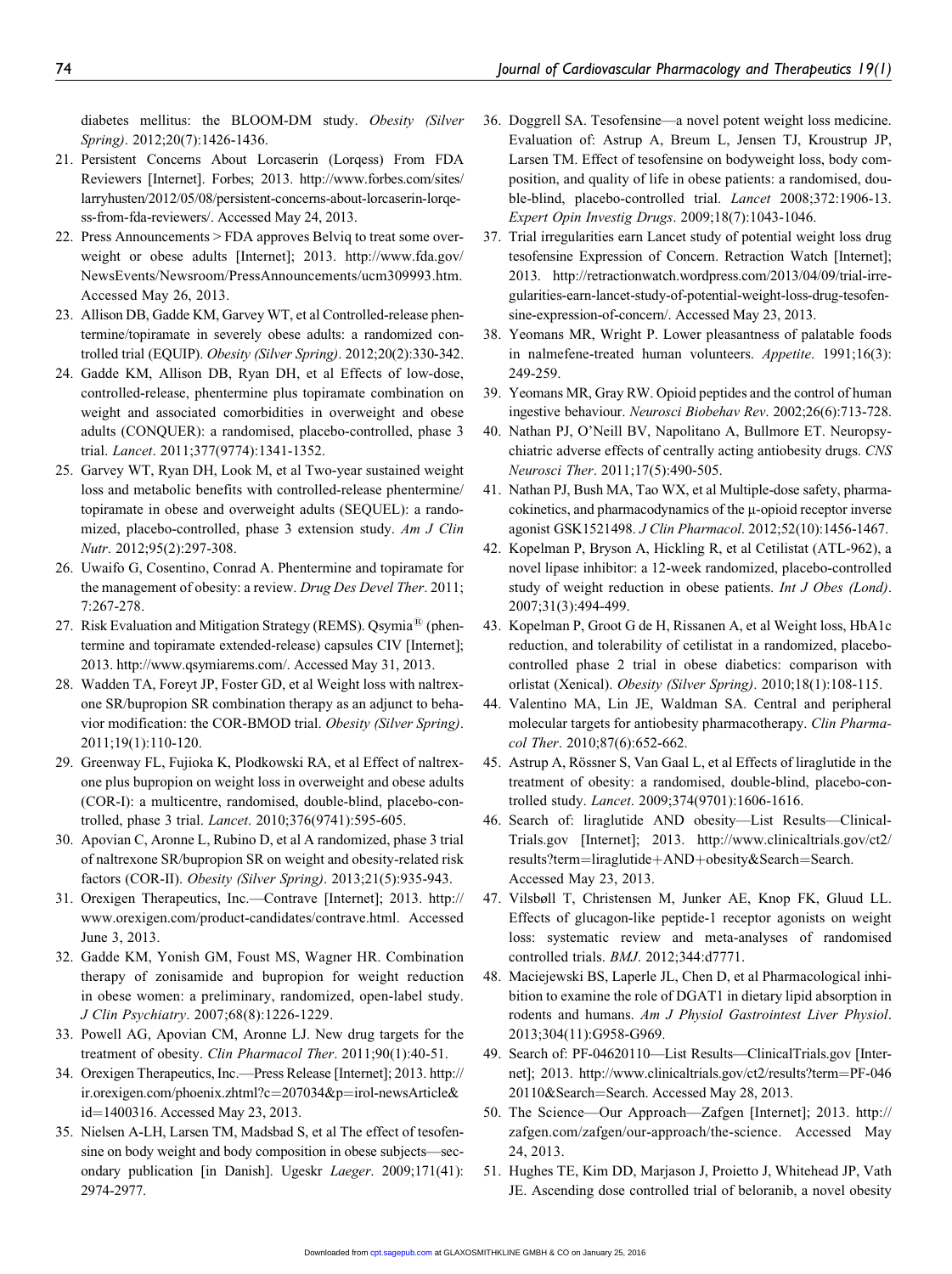treatment for safety, tolerability and weight loss in obese women [published online March 20, 2013]. Obes (Silver Spring). 2013.

- 52. Search of: beloranib—List Results—ClinicalTrials.gov [Internet]; 2013. [http://www.clinicaltrials.gov/ct2/results?term](http://www.clinicaltrials.gov/ct2/results?term=beloranib&Search=Search.)=[beloranib&](http://www.clinicaltrials.gov/ct2/results?term=beloranib&Search=Search.) [Search](http://www.clinicaltrials.gov/ct2/results?term=beloranib&Search=Search.)=[Search.](http://www.clinicaltrials.gov/ct2/results?term=beloranib&Search=Search.) Accessed May 24, 2013.
- 53. Timmers S, Konings E, Bilet L, et al Calorie restriction-like effects of 30 days of resveratrol supplementation on energy metabolism and metabolic profile in obese humans. Cell Metab. 2011; 14(5):612-622.
- 54. Brakenhielm E, Cao Y. Angiogenesis in adipose tissue. Methods Mol Biol. 2008;456:65-81.
- 55. Christiaens V, Lijnen HR. Angiogenesis and development of adipose tissue. Mol Cell Endocrinol. 2010;318(1-2):2-9.
- 56. Lijnen HR. Angiogenesis and obesity. Cardiovasc Res. 2008; 78(2):286-293.
- 57. Silha JV, Krsek M, Sucharda P, Murphy LJ. Angiogenic factors are elevated in overweight and obese individuals. Int J Obes (Lond). 2005;29(11):1308-1314.
- 58. npre20116256-1.pdf [Internet]; 2013. [http://precedings.nature.](http://precedings.nature.com/documents/6256/version/1/files/npre20116256-1.pdf.) [com/documents/6256/version/1/files/npre20116256-1.pdf.](http://precedings.nature.com/documents/6256/version/1/files/npre20116256-1.pdf.) Accessed May 28, 2013.
- 59. nyhf2\_10\_hottechnologies\_angiolab.pdf [Internet]; 2013. [http://](http://www.nyhf.org/docs/nyhf2_10_hottechnologies_angiolab.pdf.) [www.nyhf.org/docs/nyhf2\\_10\\_hottechnologies\\_angiolab.pdf.](http://www.nyhf.org/docs/nyhf2_10_hottechnologies_angiolab.pdf.) Accessed May 28, 2013.
- 60. Yoon M, Kim M-Y. The anti-angiogenic herbal composition Ob-X from Morus alba, Melissa officinalis, and Artemisia capillaris regulates obesity in genetically obese ob/ob mice. Pharm Biol. 2011;49(6):614-619.
- 61. Takeda Submits a New Drug Application for Cetilistat (Development Code: ATL-962) in Japan for the Treatment of Obesity with Complications. Takeda Pharmaceutical Company Limited [Internet]; 2013. [http://www.takeda.com/news/2012/20121030\\_4004.](http://www.takeda.com/news/2012/20121030_4004.html.) [html.](http://www.takeda.com/news/2012/20121030_4004.html.) Accessed June 1, 2013.
- 62. Cardiovascular Outcomes Study of Naltrexone SR/Bupropion SR in Overweight and Obese Subjects With Cardiovascular Risk Factors (The Light Study)—Full Text View—ClinicalTrials.gov [Internet]; 2013. [http://clinicaltrials.gov/ct2/show/NCT01601704?term](http://clinicaltrials.gov/ct2/show/NCT01601704?term=contrave&rank=3)=[contr](http://clinicaltrials.gov/ct2/show/NCT01601704?term=contrave&rank=3) [ave&rank](http://clinicaltrials.gov/ct2/show/NCT01601704?term=contrave&rank=3)=[3.](http://clinicaltrials.gov/ct2/show/NCT01601704?term=contrave&rank=3) Accessed June 1, 2013.
- 63. Orexigen Therapeutics, Inc.—Empatic [Internet]; 2013. [http://](http://www.orexigen.com/product-candidates/empatic.html.) [www.orexigen.com/product-candidates/empatic.html.](http://www.orexigen.com/product-candidates/empatic.html.) Accessed June 1, 2013.
- 64. Effect of Liraglutide on Body Weight in Non-diabetic Obese Subjects or Overweight Subjects With Co-morbidities: SCALE<sup>TM</sup>-Obesity and Pre-diabetes—Full Text View—ClinicalTrials.gov [Internet]; 2013. [http://clinicaltrials.gov/ct2/show/NCT01272219?](http://clinicaltrials.gov/ct2/show/NCT01272219?term=Liraglutide+AND+obesity&rank=1.) [term](http://clinicaltrials.gov/ct2/show/NCT01272219?term=Liraglutide+AND+obesity&rank=1.)=[Liraglutide](http://clinicaltrials.gov/ct2/show/NCT01272219?term=Liraglutide+AND+obesity&rank=1.)+[AND](http://clinicaltrials.gov/ct2/show/NCT01272219?term=Liraglutide+AND+obesity&rank=1.)+[obesity&rank](http://clinicaltrials.gov/ct2/show/NCT01272219?term=Liraglutide+AND+obesity&rank=1.)=[1.](http://clinicaltrials.gov/ct2/show/NCT01272219?term=Liraglutide+AND+obesity&rank=1.) Accessed June 1, 2013.
- 65. Search of: velneperit—List Results—ClinicalTrials.gov [Internet]; 2013. [http://clinicaltrials.gov/ct2/results?term](http://clinicaltrials.gov/ct2/results?term=velneperit&Search=Search.)=[velneperit&Search](http://clinicaltrials.gov/ct2/results?term=velneperit&Search=Search.)= [Search.](http://clinicaltrials.gov/ct2/results?term=velneperit&Search=Search.) Accessed June 1, 2013.
- 66. Search of: tesofensine—List Results—ClinicalTrials.gov [Internet]; 2013. [http://www.clinicaltrials.gov/ct2/results/displayOpt?](http://www.clinicaltrials.gov/ct2/results/displayOpt?flds=a&flds=b&flds=f&submit_fld_opt=on&term=tesofensine&show_flds=Y.) [flds](http://www.clinicaltrials.gov/ct2/results/displayOpt?flds=a&flds=b&flds=f&submit_fld_opt=on&term=tesofensine&show_flds=Y.)=[a&flds](http://www.clinicaltrials.gov/ct2/results/displayOpt?flds=a&flds=b&flds=f&submit_fld_opt=on&term=tesofensine&show_flds=Y.)=[b&flds](http://www.clinicaltrials.gov/ct2/results/displayOpt?flds=a&flds=b&flds=f&submit_fld_opt=on&term=tesofensine&show_flds=Y.)=[f&submit\\_fld\\_opt](http://www.clinicaltrials.gov/ct2/results/displayOpt?flds=a&flds=b&flds=f&submit_fld_opt=on&term=tesofensine&show_flds=Y.)=[on&term](http://www.clinicaltrials.gov/ct2/results/displayOpt?flds=a&flds=b&flds=f&submit_fld_opt=on&term=tesofensine&show_flds=Y.)=[tesofensine&](http://www.clinicaltrials.gov/ct2/results/displayOpt?flds=a&flds=b&flds=f&submit_fld_opt=on&term=tesofensine&show_flds=Y.) [show \\_flds](http://www.clinicaltrials.gov/ct2/results/displayOpt?flds=a&flds=b&flds=f&submit_fld_opt=on&term=tesofensine&show_flds=Y.)=[Y.](http://www.clinicaltrials.gov/ct2/results/displayOpt?flds=a&flds=b&flds=f&submit_fld_opt=on&term=tesofensine&show_flds=Y.) Accessed June 1, 2013.
- 67. A Study of the Safety and Effectiveness of JNJ-16269110 (R256918) in Overweight and Obese Patients—Full Text

View—ClinicalTrials.gov [Internet]; 2013. [http://clinicaltrials.](http://clinicaltrials.gov/ct2/show/NCT00622765) [gov/ct2/show/NCT00622765](http://clinicaltrials.gov/ct2/show/NCT00622765). Accessed June 1, 2013.

- 68. Safety Study of the Inhibition of Agouti-related Protein (AgRP) for the Management of Obesity and Weight Loss—Full Text View— ClinicalTrials.gov [Internet]; 2013. [http://www.clinicaltrials.gov/](http://www.clinicaltrials.gov/ct2/show/NCT00779519? term=TTP435&rank=1) [ct2/show/NCT00779519? term](http://www.clinicaltrials.gov/ct2/show/NCT00779519? term=TTP435&rank=1)=[TTP435&rank](http://www.clinicaltrials.gov/ct2/show/NCT00779519? term=TTP435&rank=1)=[1.](http://www.clinicaltrials.gov/ct2/show/NCT00779519? term=TTP435&rank=1) Accessed June 3, 2013.
- 69. Wynne K, Park AJ, Small CJ, et al Subcutaneous oxyntomodulin reduces body weight in overweight and obese subjects: a doubleblind, randomized, controlled trial. Diabetes. 2005;54(8): 2390-2395.
- 70. Search of: GSK 1521498—List Results—ClinicalTrials.gov [Internet]; 2013. [http://www.clinicaltrials.gov/ct2/results/displayOpt?](http://www.clinicaltrials.gov/ct2/results/displayOpt?flds=a&flds=b&flds=f&submit_fld_opt=on&term=GSK+1521498&show_flds=Y.) [flds](http://www.clinicaltrials.gov/ct2/results/displayOpt?flds=a&flds=b&flds=f&submit_fld_opt=on&term=GSK+1521498&show_flds=Y.)=[a&flds](http://www.clinicaltrials.gov/ct2/results/displayOpt?flds=a&flds=b&flds=f&submit_fld_opt=on&term=GSK+1521498&show_flds=Y.)=[b&flds](http://www.clinicaltrials.gov/ct2/results/displayOpt?flds=a&flds=b&flds=f&submit_fld_opt=on&term=GSK+1521498&show_flds=Y.)=[f&submit\\_fld\\_opt](http://www.clinicaltrials.gov/ct2/results/displayOpt?flds=a&flds=b&flds=f&submit_fld_opt=on&term=GSK+1521498&show_flds=Y.)=[on&term](http://www.clinicaltrials.gov/ct2/results/displayOpt?flds=a&flds=b&flds=f&submit_fld_opt=on&term=GSK+1521498&show_flds=Y.)=[GSK](http://www.clinicaltrials.gov/ct2/results/displayOpt?flds=a&flds=b&flds=f&submit_fld_opt=on&term=GSK+1521498&show_flds=Y.)+[1521](http://www.clinicaltrials.gov/ct2/results/displayOpt?flds=a&flds=b&flds=f&submit_fld_opt=on&term=GSK+1521498&show_flds=Y.) [498&show\\_flds](http://www.clinicaltrials.gov/ct2/results/displayOpt?flds=a&flds=b&flds=f&submit_fld_opt=on&term=GSK+1521498&show_flds=Y.)=[Y.](http://www.clinicaltrials.gov/ct2/results/displayOpt?flds=a&flds=b&flds=f&submit_fld_opt=on&term=GSK+1521498&show_flds=Y.) Accessed May 27, 2013.
- 71. Effects of the D3 Antagonist GSK598809 on Food Reward and Reinforcement—Full Text View—ClinicalTrials.gov [Internet]; 2013. [http://www.clinicaltrials.gov/ct2/show/NCT01039454?](http://www.clinicaltrials.gov/ct2/show/NCT01039454?term=GSK+598809+AND+obesity&rank=1.) [term](http://www.clinicaltrials.gov/ct2/show/NCT01039454?term=GSK+598809+AND+obesity&rank=1.)=[GSK](http://www.clinicaltrials.gov/ct2/show/NCT01039454?term=GSK+598809+AND+obesity&rank=1.)+[598809](http://www.clinicaltrials.gov/ct2/show/NCT01039454?term=GSK+598809+AND+obesity&rank=1.)+[AND](http://www.clinicaltrials.gov/ct2/show/NCT01039454?term=GSK+598809+AND+obesity&rank=1.)+[obesity&rank](http://www.clinicaltrials.gov/ct2/show/NCT01039454?term=GSK+598809+AND+obesity&rank=1.)=[1.](http://www.clinicaltrials.gov/ct2/show/NCT01039454?term=GSK+598809+AND+obesity&rank=1.) Accessed June 1, 2013.
- 72. Search of: PF-04971729 AND obesity—List Results—Clinical-Trials.gov [Internet]; 2013. [http://www.clinicaltrials.gov/ct2/](http://www.clinicaltrials.gov/ct2/results?term=PF-04971729+AND+obesity&Search=Search.) [results?term](http://www.clinicaltrials.gov/ct2/results?term=PF-04971729+AND+obesity&Search=Search.)=[PF-04971729](http://www.clinicaltrials.gov/ct2/results?term=PF-04971729+AND+obesity&Search=Search.)+[AND](http://www.clinicaltrials.gov/ct2/results?term=PF-04971729+AND+obesity&Search=Search.)+[obesity&Search](http://www.clinicaltrials.gov/ct2/results?term=PF-04971729+AND+obesity&Search=Search.)=[Search.](http://www.clinicaltrials.gov/ct2/results?term=PF-04971729+AND+obesity&Search=Search.) Accessed June 1, 2013.
- 73. Search of: PF-04620110 AND obesity—List Results—Clinical-Trials.gov [Internet]; 2013. [http://www.clinicaltrials.gov/ct2/](http://www.clinicaltrials.gov/ct2/results?term=PF-04620110+AND+obesity&Search=Search.) [results?term](http://www.clinicaltrials.gov/ct2/results?term=PF-04620110+AND+obesity&Search=Search.)=[PF-04620110](http://www.clinicaltrials.gov/ct2/results?term=PF-04620110+AND+obesity&Search=Search.)+[AND](http://www.clinicaltrials.gov/ct2/results?term=PF-04620110+AND+obesity&Search=Search.)+[obesity&Search](http://www.clinicaltrials.gov/ct2/results?term=PF-04620110+AND+obesity&Search=Search.)=[Search.](http://www.clinicaltrials.gov/ct2/results?term=PF-04620110+AND+obesity&Search=Search.) Accessed June 1, 2013.
- 74. Cooke D, Bloom S. The obesity pipeline: current strategies in the development of anti-obesity drugs. Nat Rev Drug Discov. 2006; 5(11):919-931.
- 75. Greenway FL, Caruso MK. Safety of obesity drugs. Expert Opin Drug Saf. 2005;4(6):1083-1095.
- 76. Ioannides-Demos LL, Proietto J, McNeil JJ. Pharmacotherapy for obesity. Drugs. 2005;65(10):1391-1418.
- 77. Abenhaim L, Moride Y, Brenot F, et al. Appetite-suppressant drugs and the risk of primary pulmonary hypertension. International primary pulmonary hypertension study group. N Engl J Med. 1996;335(9):609-616.
- 78. Jick H, Vasilakis C, Weinrauch LA, Meier CR, Jick SS, Derby LE. A population-based study of appetite-suppressant drugs and the risk of cardiac-valve regurgitation. N Engl J Med 1998; 339(11):719-724.
- 79. Sachdev M, Miller WC, Ryan T, Jollis JG. Effect of fenfluraminederivative diet pills on cardiac valves: a meta-analysis of observational studies. Am Heart J. 2002;144(6):1065-1073.
- 80. Glazer G. Long-term pharmacotherapy of obesity 2000: a review of efficacy and safety. Arch Intern Med. 2001;161(15):1814-1824.
- 81. KernanWN, Viscoli CM, Brass LM, et al Phenylpropanolamine and the risk of hemorrhagic stroke. N Engl J Med. 2000;343(25): 1826-1832.
- 82. Li Z, Maglione M, Tu W, et al Meta-analysis: pharmacologic treatment of obesity. Ann Intern Med. 2005;142(7):532-546.
- 83. Uretsky S, Messerli FH, Bangalore S, et al Obesity paradox in patients with hypertension and coronary artery disease. Am J Med. 2007;120(10):863-870.